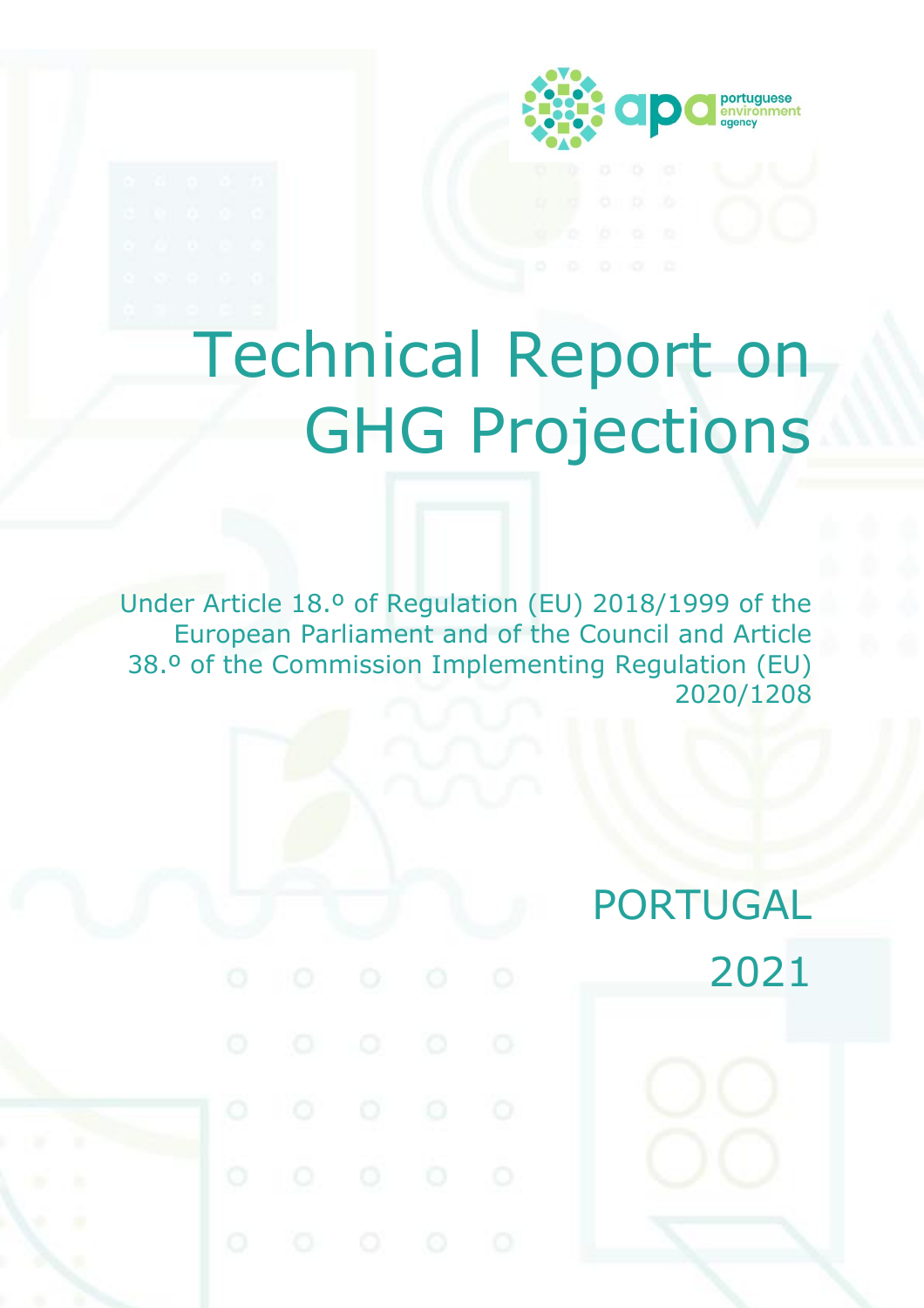# Technical Reference

 $\bullet$ 

ö

 $\bullet$ 

 $\circ$ 

<span id="page-1-0"></span>Title: Technical Report on GHG Projections Under Article 18.º of Regulation (EU) 2018/1999 of the European Parliament and of the Council and Article 38.º of the Commission Implementing Regulation (EU) 2020/1208

Author: Portuguese Environment Agency Climate Change Department

Edition: Portuguese Environment Agency

Date: March of 2021

Place: Amadora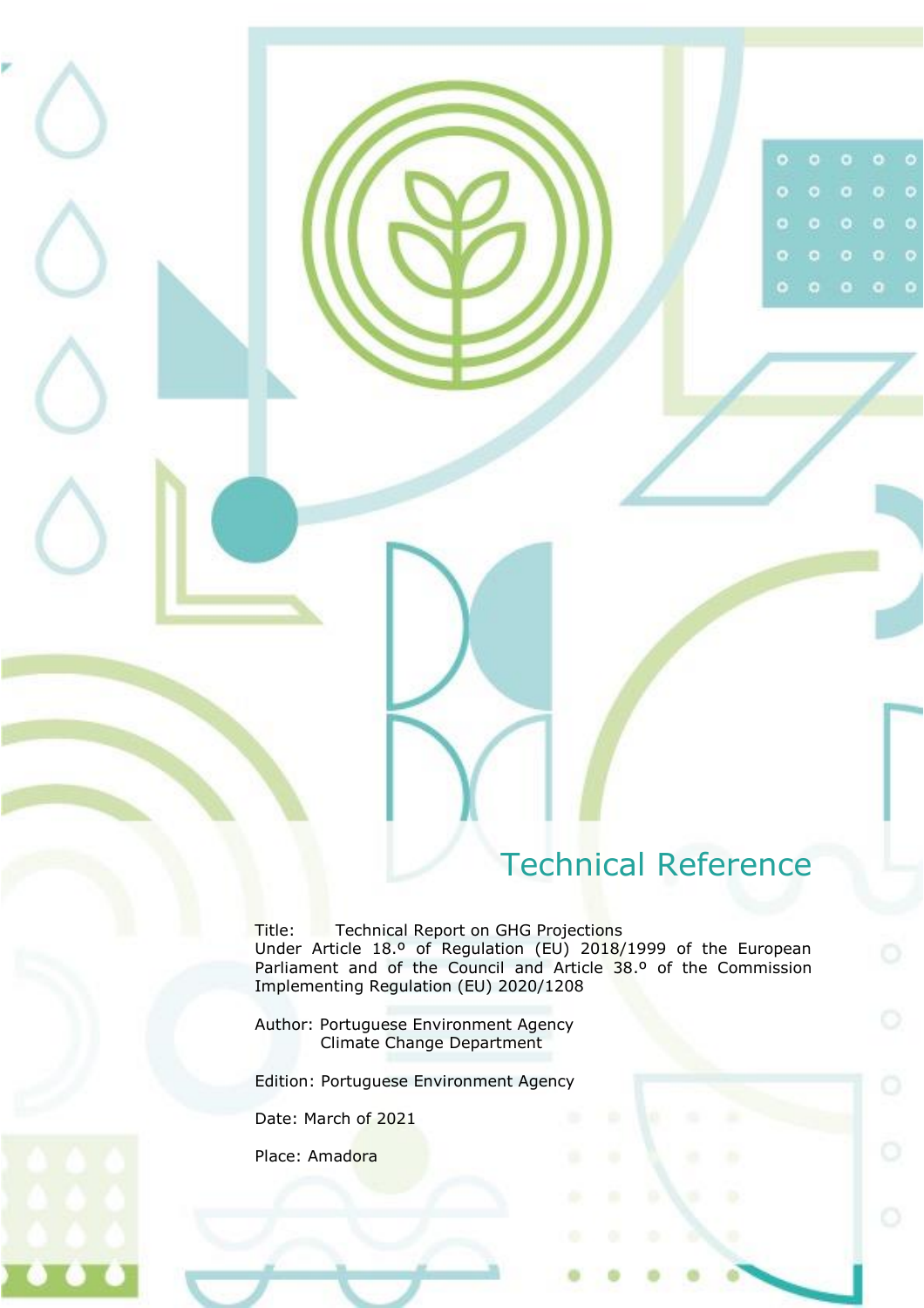# Contents

<span id="page-2-0"></span>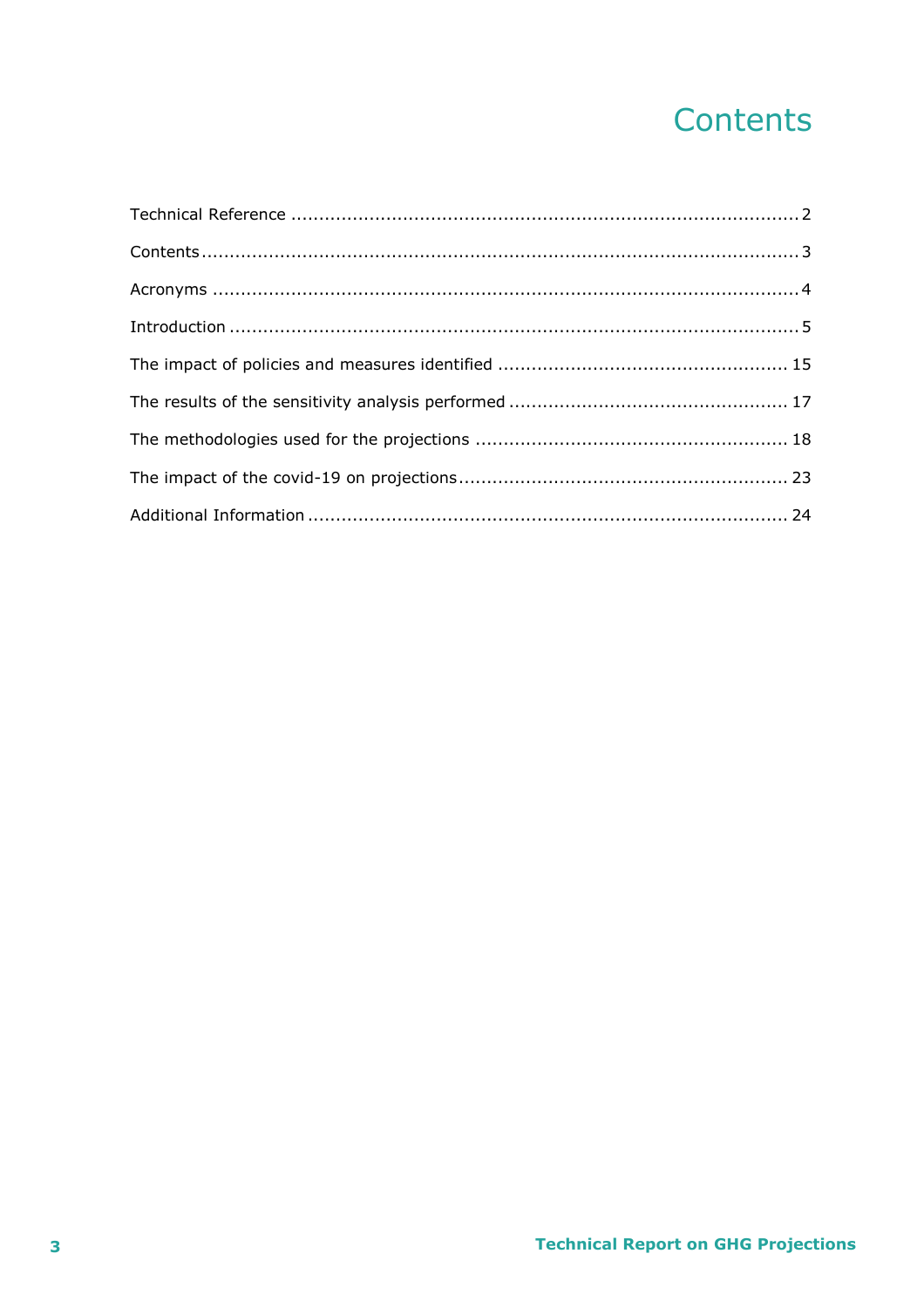### Acronyms

<span id="page-3-0"></span>

| <b>GHG</b>       | Greenhouse Gas                                                                                |
|------------------|-----------------------------------------------------------------------------------------------|
| <b>INERPA</b>    | <b>National Emissions Inventory</b>                                                           |
| <b>NECP 2030</b> | National Energy and Climate Plan 2030                                                         |
| <b>RNC2050</b>   | 2050 Carbon Neutrality Roadmap                                                                |
| <b>SNIERPA</b>   | National System of Inventories of Emissions and Remotions of<br><b>Atmospheric Pollutants</b> |
| <b>SPeM</b>      | National System for Policies and Measures and for Projections                                 |
| <b>UNFCCC</b>    | United Nations Framework Convention on Climate Change                                         |
| <b>WAM</b>       | With Additional Measures                                                                      |
| <b>WEM</b>       | With Existing Measures                                                                        |
| <b>WOM</b>       | <b>Without Measures</b>                                                                       |
|                  |                                                                                               |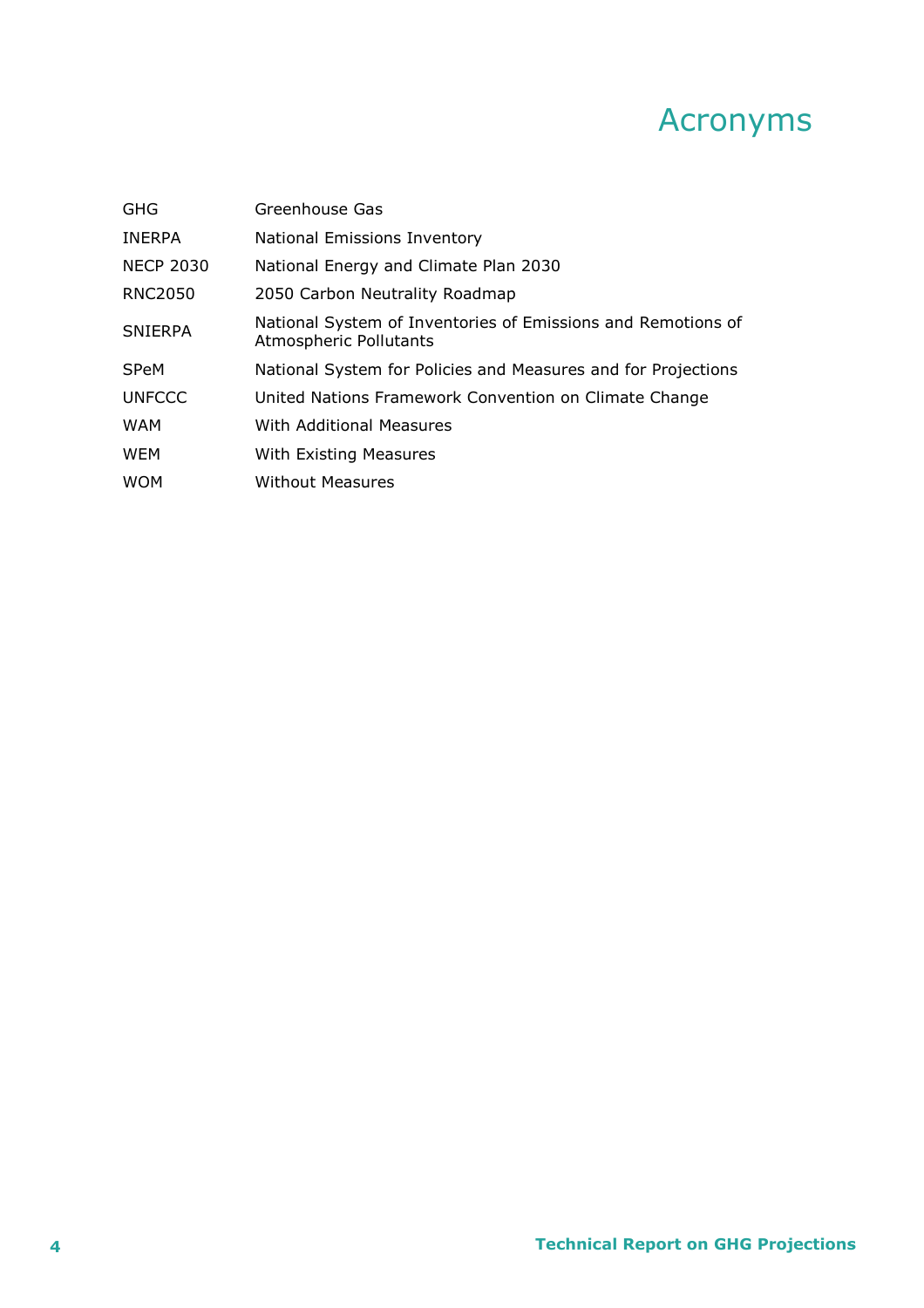### Introduction

<span id="page-4-0"></span>This report aims to respond to the provisions of Article 18 of the Regulation (EU) n.º 2018/1999 of 11st of December, concerning integrated reporting on greenhouse gas (GHG) policies and measures and projections, and it concerns the reporting on projections.

In 2016, the Portuguese government committed to achieve carbon neutrality by 2050, outlining a clear vision of decarbonisation of the national economy and contributing to the most ambitious objectives under the Paris Agreement. To support this commitment, the government decided to draw up a 2050 Carbon Neutrality Roadmap (RNC2050) with the aim of exploring the feasibility of trajectories that lead to carbon neutrality, identifying the main decarbonisation vectors and estimating the carbon reduction potential of various sectors of the national economy, such as energy and industry, mobility and transport, agriculture, forests and other land uses, and waste and waste water.

This new roadmap was approved through the Council of Ministers Resolution n.º 107/2019 of  $1<sup>st</sup>$  of July and is also the national strategy for long-term low-GHG development submitted to the United Nations Framework Convention on Climate Change (UNFCCC) under the Paris Agreement and to the European Commission under the Regulation on the governance of the energy union and climate action (EU/2018/1999).

It is a forward-looking document of where to go, contributing to the definition of trajectories, not being a policy and measures planning document. The targets previously set for 2030 were revised in light of the conclusions of the IPCC Special Report on 1.5˚C and sustained by the path that Portugal has taken in the past and new national targets for 2040 and 2050 were also defined, aligned with a carbon neutrality trajectory until 2050.

Based on these new projections exercice, a more ambitious target for 2030 was stablished of 45% to 55% emission reduction, compared to 2005 levels and it was also stabliched a trajectory of emission reduction of 65% to 75% by 2040 and 85% to 90% by 2050, compared to 2005 levels.

In line with this vision and developed in conjunction with the RNC2050, Portugal's 2030 integrated National Energy and Climate Plan (NECP 2030) was also developed and is the main energy and climate policy instrument for the period 2021-2030.

The National Energy and Climate Plan, appoved throught the Council of Ministers Resolution n.º, 53/2020, of 10th of July, is also based in the same emission projections elaborated under the RNC2050 exercice, ensuring the full alignemnt of the two planing perspectives (medium and long term).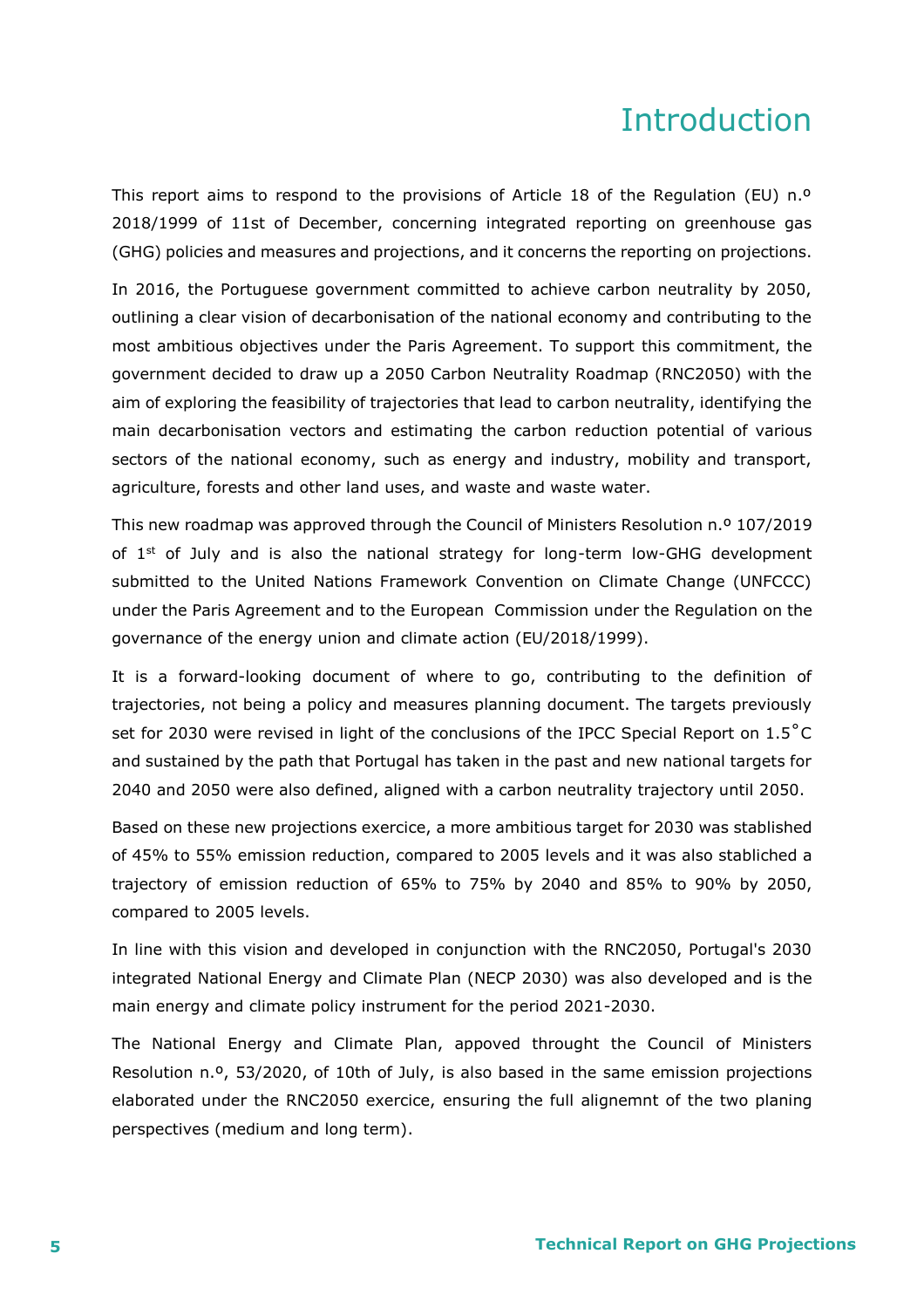### Projection results for total greenhouse gas emissions

As mentioned, the projections presented in this report were prepared during the elaboration of the 2030 National Energy and Climate Plan and of the 2050 Carbon Neutrality Roadmap. Hence, they are an updated comparing to the projections reported in 2019 report under Monitoring Mechanism Regulation (that were the preliminary results of those exercices). This new modelling exercise, with the 2050 horizon, aimed to identify cost-effective trajectories and the main decarbonisation drivers consistent with the carbon neutrality objective.



Figure 1 Workflow of the 2050 Carbon Neutrality Roadmap

The Roadmap work had as its starting point for the development of greenhouse gas emission trajectories, the development of coherent socioeconomic scenarios, based on common narratives of possible evolutions of the Portuguese society until 2050, based on the evolution of macroeconomic parameters and demographic trends.

The proposed scenarios were subject to an external consultation and validation process, in particular with entities with responsibilities in the field of economic forecasting in Portugal (such as Portugal Central Bank, GPEARI – Finance Ministry Office of Planning, Strategy, Evaluation and International Relations; INE – Portuguese National Statistics Institute; GEE – Economy Ministry Office for Strategy and Studies; Foresight and Planning Department of the Environment Ministry, among others).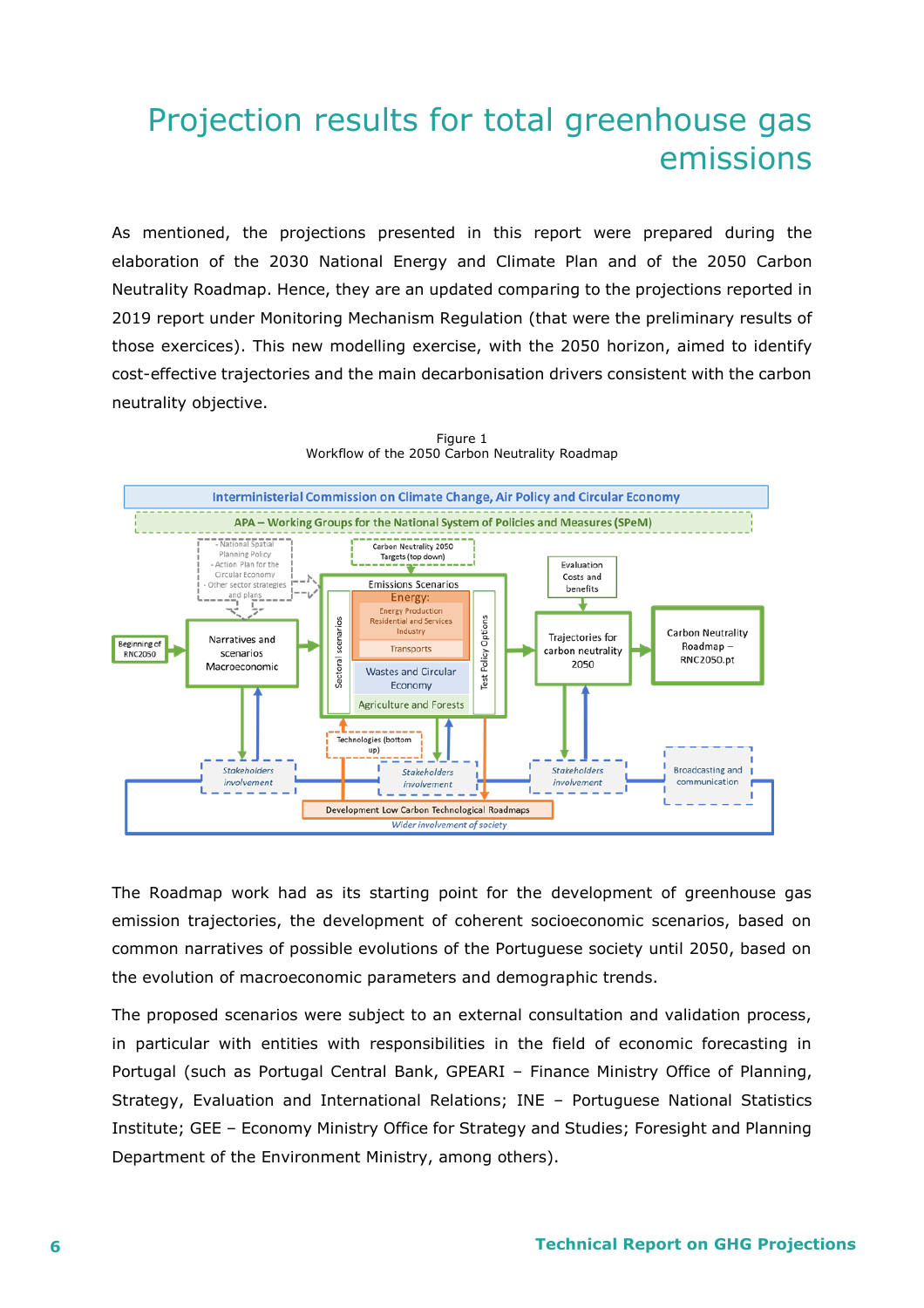The narratives and their macroeconomic and demographic variables developed allowed, in the later modelling phase, to establish and characterize evolution scenarios for the different activity sectors - energy and industry, transport and mobility, agriculture, forests, and waste and wastewater, namely by the estimation and characterization of demand for energy and services.

In this context tree scenarios were developed:

- a scenario that retains the essentials of the economic structure and current trends as well as decarbonisation policies already adopted or in force, but does not include the adoption of additional policies, called the Off-track Scenario (FP);

- two scenarios of socioeconomic evolution compatible with carbon neutrality, however achieved in different contexts, called Platoon Scenario (PL) and Yellow Jersey Scenario (CA).

The Platoon scenario is characterized by the development and application of new technologies that, however, do not significantly change either the production structures or the population's lifestyles. It foresees a modest incorporation of circular economy models and the maintenance of population concentration in the Metropolitan Areas, while the Yellow Jersey Scenario is characterised by a structural and transverse change in production chains, made possible by the combination of a series of technologies of the 4<sup>th</sup> Industrial Revolution. It foresees a more effective incorporation of circular economy models and greater growth of the importance of medium-sized cities. In the Platoon and Yellow Jersey scenarios, two variants were also considered, one in which the economy evolves without imposing a GHG emission reduction target (called "without neutrality") and a variant in which the economy evolves with the imposition of a GHG emissions reduction target (called "with neutrality").

Thus, for the purposes of this projection report and to fill in Table 3 regarding the parameters used for the projections, the macroeconomic scenario associated with the Platoon (PL) scenario was considered (scenario "without neutrality" – corresponding to a WEM scenario and scenario "with neutrality" – corresponding to a WAM scenario), which translates into a more conservative evolution of GDP, the structure of the economy and the population over the period 2020-2050 (compared to the CA scenario).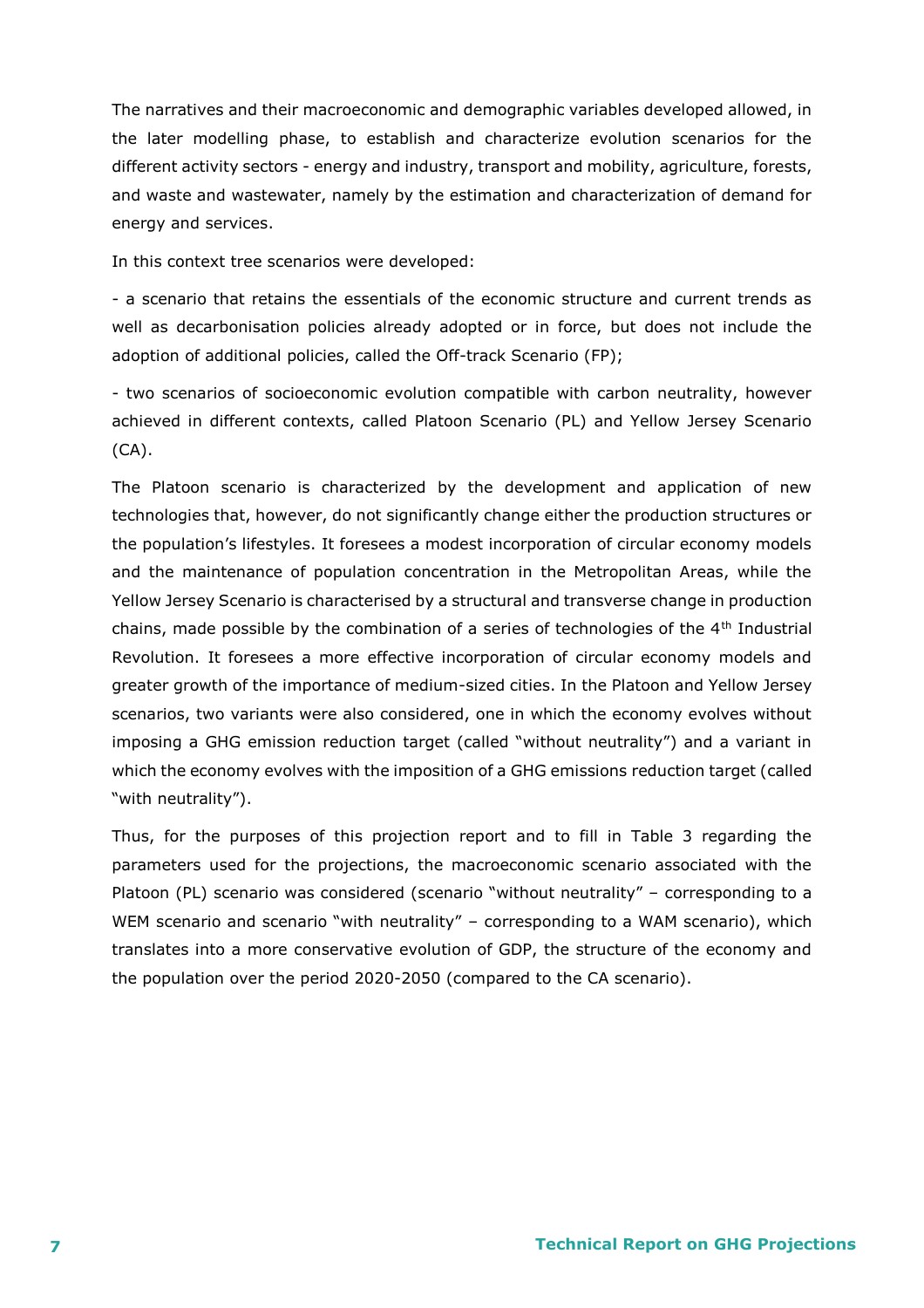Figure 2 Macroeconomic assumptions considered in the different scenarios of the 2050 Carbon Neutrality Roadmap



The development of the national projections also took into consideration the policies and measures adopted at Union level, namely, the Renewable Energy Directive (Directive 2009/28/EC and Directive (EU) 2018/2001), the Energy Efficiency Directive (Directive 2012/27/EU), EU ETS Directive 2003/87/EC as amended by Directive 2008/101/EC, Effort Sharing Regulation, among others.

More details about the different scenarios, assumptions, sectorial drivers and results can be found in the 2050 Carbon Neutrality Roadmap, available at:

[https://unfccc.int/process/the-paris-agreement/long-term-strategies.](https://unfccc.int/process/the-paris-agreement/long-term-strategies)

In complement to that reference, socioeconomic details and assumption of the different scenarios can also be found in a specific report that perspectives the country's evolution until 2050, available at:

https://descarbonizar2050.pt/uploads/181220 Cenarios RNC2050.pdf (PT version only).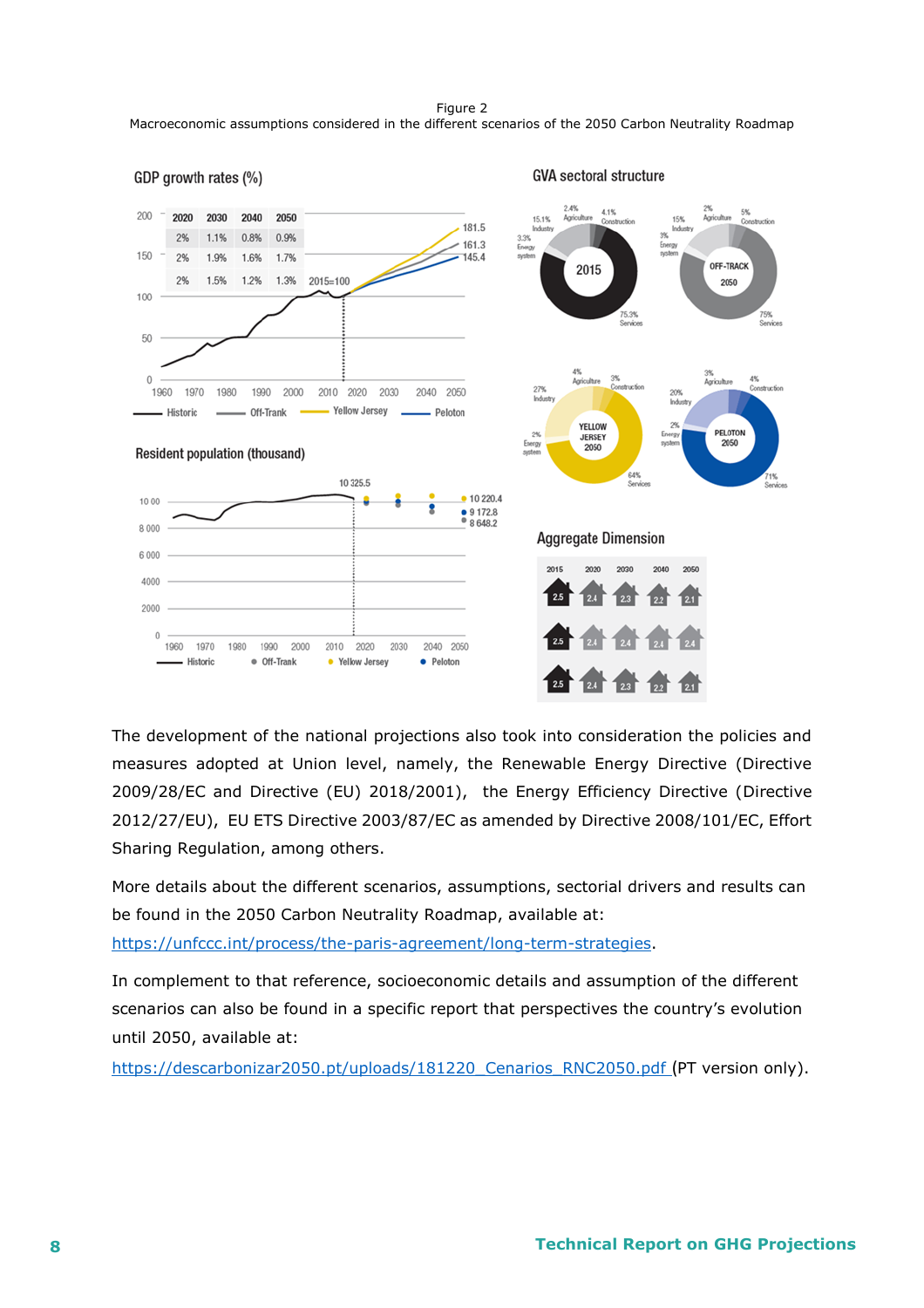### 1.Main results

The results of this exercise allowed a review of the potential for national emission reductions, confirming the technical and economic feasibility of pursuing a low carbon pathway to achieve carbon neutrality by 2050.

The sectorial analysis of emissions trajectories confirms that all sectors have significant GHG emission reduction potential in the different analysed scenarios, although the rates of reduction are different.

It is also noted that, for the purposes of the projections presented in the existing policies scenario, account was taken of the policy instruments and measures approved and published by  $31<sup>st</sup>$  of December 2017, as well as some commitments made by Portugal, such as the end of the production of electricity from coal.

The difference between WAM and WEM scenarios for a given year can be taken as an estimate of the emission reductions from additional measures necessary. For 2030 the most significant policies and measures are already identified in the NECP 2030.

### 1.1 With Existing Measures scenario (WEM)

Even in an existing policy scenario, it is already foreseen a sharp reduction in GHG emissions in the coming decades and there is a cost-effective potential for Portugal to achieve total emission reductions of around 51% in 2030 compared to 2005, up to 60% by 2040 and around 64% by 2050 (without LULUCF).

In 2030 this reduction is largely due to the decommissioning of coal-fired power stations and the commitment to strengthening the role of renewable energies in the national energy mix, with boost to solar energy, with the electricity generation sector representing in 2030 a potential GHG emission reduction of about 93% compared to 2005 (and about 97% reduction in 2040).

In the transport and mobility sector, profound changes are foreseen, with large penetration of the electric vehicle, which leads to an emission reduction of about 41% in 2030 compared to 2005, and about 60% in 2040.

The waste sector also have a strong potential to reduce GHG emissions, contributing with reductions of 49% in 2030 and around 64% in 2040, as a result of the increase energy efficiency and the necessary compliance with the Landfill Directive which restricts disposal to only 10% by 2035. Thus, the existing policy scenario already presupposes the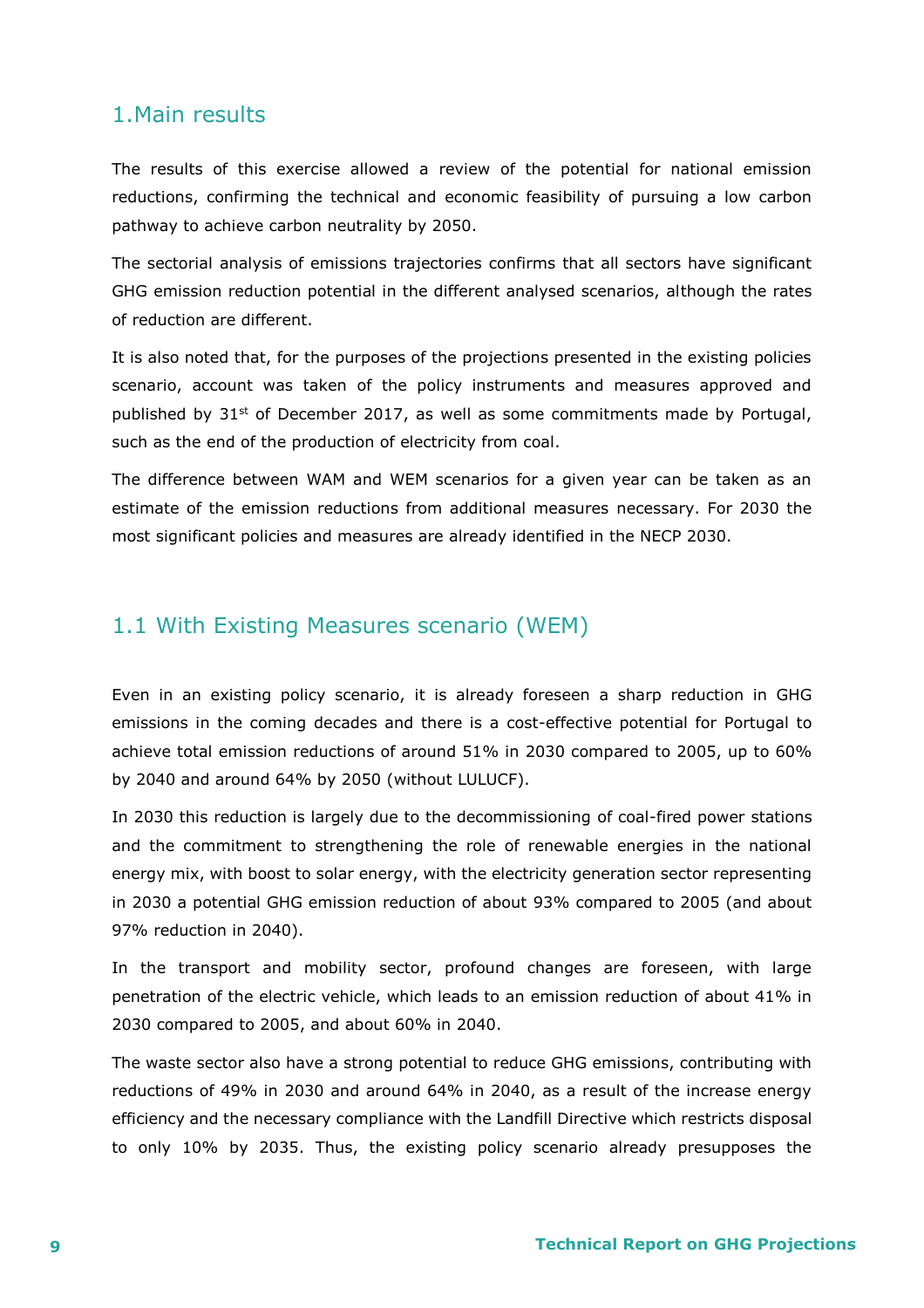achievement of the target set in the Landfill Directive. The projections of this sector are identical in both the existing policy scenario and the additional policy scenario.

The agricultural sector have a lower decarbonisation potential over this time horizon. The figures are around 3% reduction in 2030 and aroud 2% in 2040.

In terms of F-gases, whose relevance in terms of emissions has been increasing in recent years. As with the waste sector, in the F-gases sector, it is assumed that the targets set in the Kigali Amendment are met, and the projections of this sector are identical both in the existing policy scenario and in the additional policy scenario.

However, for most sectors there is a need to consider a set of additional policy measures in order to pursue a more ambitious low carbon path and achieve carbon neutrality by 2050.





### 1.2 With Additional Measures scenario (WAM)

With regards to the additional policy scenario (or neutrality scenario), unlike the previous one, emission restrictions consistent with carbon neutrality were imposed in 2050. This scenario thus allows to assess the additional effort required for each sector so that overall achieve neutrality, not accurately translating a typical scenario of policy impact assessment and planned measures.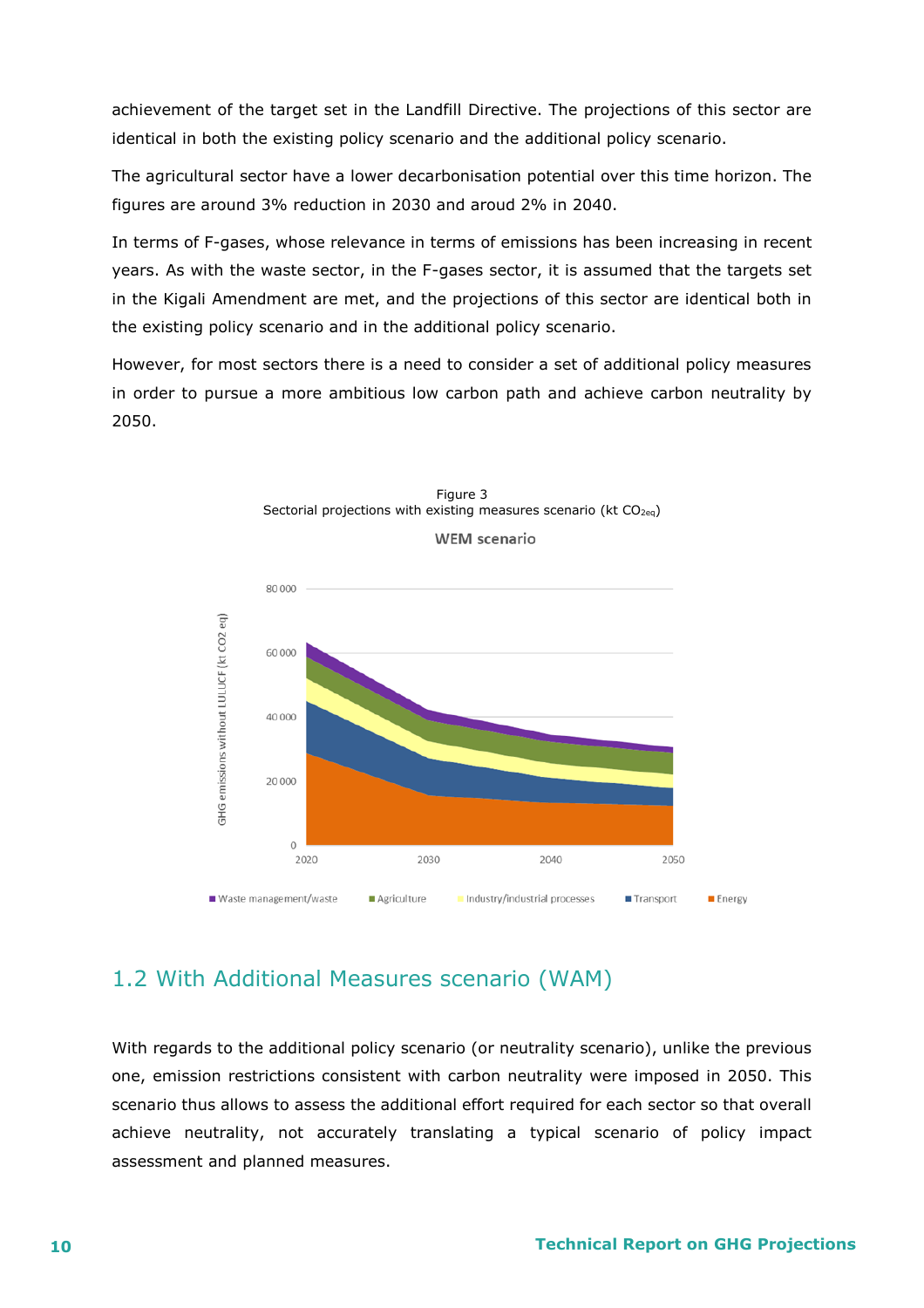There is still a cost-effective potential to reduce GHG emissions more sharply compared to the existing policy scenario, around 55% compared to 2005, rising to 73% by 2040 and around 82% by 2050 (without LULUCF), decarbonizing almost entirely electricity production, and strongly reducing emissions from mobility and transport and buildings, over the next decades.

Thus, the electricity generation sector in an additional policy scenario has in 2030 a GHG emission reduction potential of around 95% compared to 2005, the transport sector by 46% and the building sector by 48%, rising to 98%, 84% and 82% respectively by 2040.

As for the industrial processes sector, reductions of around 39% in 2030 to 48% in 2040 are expected, due to the expected improvements in process efficiency and the use of less polluting fuels, with the incorporation of more Fuels Derived from Waste / RDF (refused derived fuel), biomass and electrification of some subsectors.

The agricultural sector, in this scenario of additional policies could contribute to emission reductions of about 6% in 2030 to 7% in 2040.

Within the waste and F-gas sectors, and given the assumption, respectively, of meeting the targets set in the Landfill Directive and the Kigali Amendment, the evolution is similar to the scenario with existing policies.

In this context, it is still necessary to reinforce the role of forest sink and other land uses, and effective agroforestry management is a determining factor in achieving the goal of neutrality in 2050.





**WAM** scenario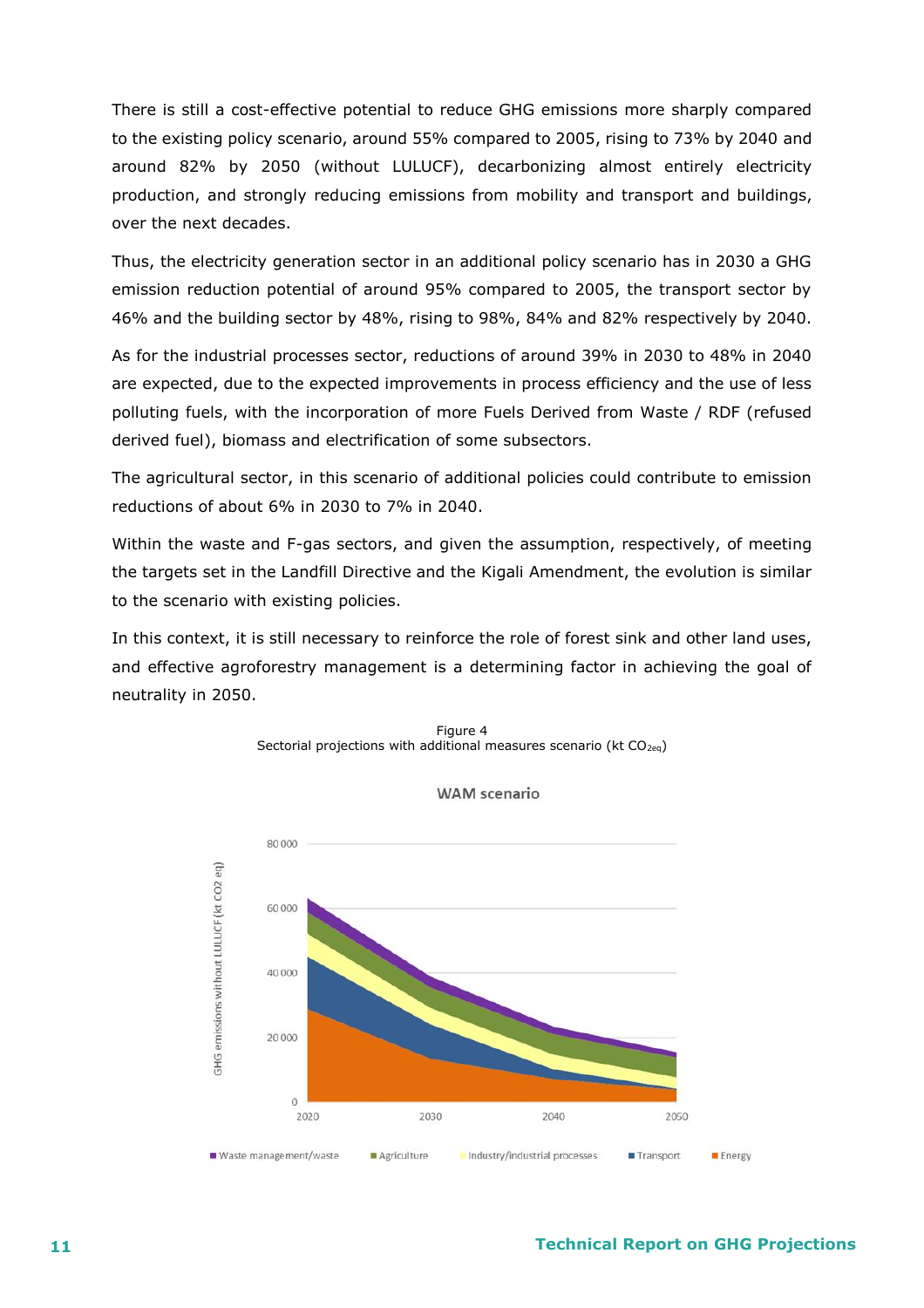|                                  | Potential for GHG emission reductions compared to 2005 (%) |                                 |        |                                   |        |        |
|----------------------------------|------------------------------------------------------------|---------------------------------|--------|-----------------------------------|--------|--------|
|                                  |                                                            | Scenario With Existing Measures |        | Scenario With Additional Measures |        |        |
| Sector                           | 2030                                                       | 2040                            | 2050   | 2030                              | 2040   | 2050   |
| Energy                           | $-65%$                                                     | $-70%$                          | $-72%$ | $-70%$                            | -84%   | $-91%$ |
| Transport                        | $-41%$                                                     | $-60%$                          | $-72%$ | -46%                              | $-84%$ | -98%   |
| Industry/industrial<br>processes | $-39%$                                                     | -48%                            | -50%   | $-39%$                            | $-48%$ | $-61%$ |
| Agriculture                      | $-3%$                                                      | $-2\%$                          | $-1\%$ | -6%                               | $-7%$  | -9%    |
| Waste<br>management/waste        | $-49%$                                                     | $-64%$                          | $-73%$ | $-49%$                            | $-64%$ | $-73%$ |
| Total without<br><b>LULUCF</b>   | $-51%$                                                     | -60%                            | $-64%$ | -55%                              | -73%   | $-82%$ |

Table 1 Potential for GHG emission reductions compared to 2005 (%)

This scenario of neutrality served to inform the new greenhouse gas emission reduction targets set for the 2030, 2040 and 2050 horizon, from -45% to -55% by 2030, -65 % to -75% by 2040, and from -85% to -90% by 2050 compared to 2005, as mentioned above.

The results also indicate that a trajectory that achieves emission reductions of -85% to - 90% in 2050 compared to 2005 levels, will induce significant effects on renewables and energy efficiency, very significant final consumption of final energy consumption reaching 85-90% by 2050, in particular in electricity generation and transport which could reach full electrification by 2050 (road and rail) and a significant increase in economy efficiency.

Emissions projections for all sectors of activity and gases are provided for in reporting Table 1a.

### 1.3 Other atmospheric pollutants

In the scope of the RNC2050 exercice, projections of other atmospheric pollutants were also performed. They are based on the projection of activity variables that are associated with their origin. These, in turn, result from scenarios of demand for energy and materials services. For the purpose of these projections, the macroeconomic scenario associated with the Platoon Scenario "with neutrality" – corresponding to a WAM scenario in Climate Policy - was selected as the scenario With Existing Measures (WEM) in the context of the new NEC Directive, since it was assumed that the respective measures will be implemented under Climate framework. So the scenario WAM for Air Pollution Policy will be considered and adopted under the NAPCP (National Air Pollution Control Programme) for further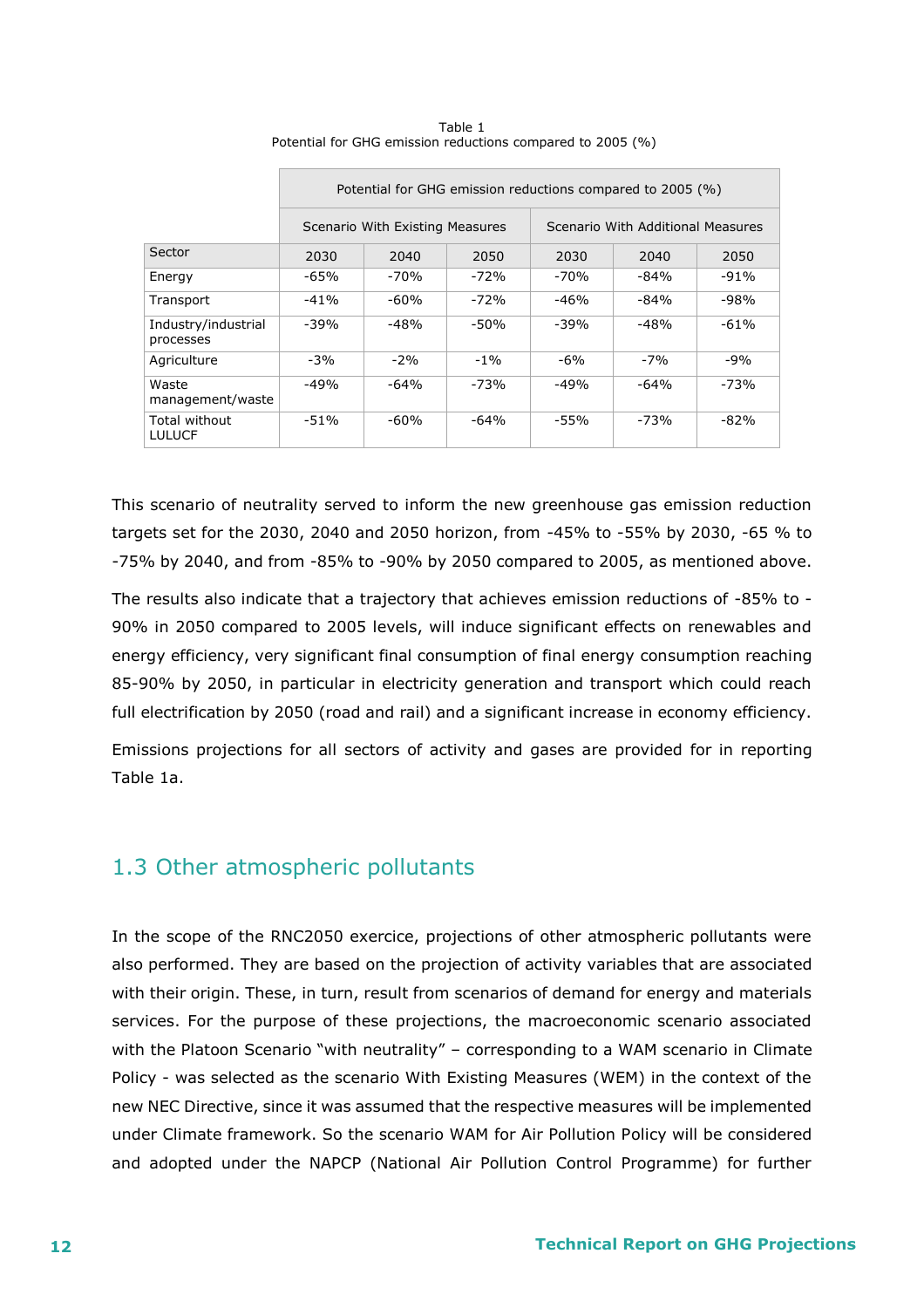reductions taking into account the national emission reduction commitments applicable from 2020 to 2029 and from 2030 onwards. The Table 2 below is a summary of the main results obtained.

#### Table 2

|                                   |                  | <b>Historical</b>         |                         |                         | <b>Projection</b> |                 |                           |                           |                             |
|-----------------------------------|------------------|---------------------------|-------------------------|-------------------------|-------------------|-----------------|---------------------------|---------------------------|-----------------------------|
| <b>Pollutant Sector</b>           |                  | 2005                      | 2010                    | 2015                    | 2020              | 2030            | 2040                      | 2050                      | <b>Δ2030-</b><br>$2005$ (%) |
| <b>NO<sub>x</sub></b><br>(as NO2) | Energy           | 60                        | 18                      | 15                      | 14                | 7               | 3                         | $\mathbf{1}$              | $-89%$                      |
|                                   | Industry         | 46                        | 41                      | 38                      | 32                | 29              | 26                        | $\overline{26}$           | $-38%$                      |
|                                   | <b>Buildings</b> | 45                        | 30                      | $\overline{26}$         | $\overline{18}$   | 18              | 15                        | 12                        | $-60%$                      |
|                                   | Transport        | 103                       | 90                      | 69                      | 67                | 27              | 9                         | 6                         | $-73%$                      |
|                                   | Agriculture      | $\boldsymbol{6}$          | 6                       | 6                       | 3                 | 3               | $\overline{\overline{3}}$ | $\overline{\overline{3}}$ | $-49%$                      |
|                                   | Waste            | 0                         | 0                       | 0                       | $\mathbf 0$       | $\overline{0}$  | 0                         | $\Omega$                  | $-70%$                      |
|                                   | <b>TOTAL</b>     | 260                       | 184                     | 154                     | 134               | 84              | 56                        | 48                        | $-68%$                      |
|                                   | Energy           | 12                        | 11                      | 11                      | 11                | 9               | 3                         | $\mathbf{1}$              | $-24%$                      |
|                                   | Industry         | 114                       | 102                     | 104                     | 100               | 95              | 93                        | 96                        | $-16%$                      |
|                                   | <b>Buildings</b> | 19                        | $\overline{15}$         | 16                      | 14                | 9               | 8                         | $\overline{2}$            | $-51%$                      |
| <b>VOC</b>                        | Transport        | $\overline{37}$           | 24                      | 16                      | $\overline{15}$   | 8               | $\mathbf{1}$              | $\mathbf 0$               | $-78%$                      |
|                                   | Agriculture      | $\overline{2}$            | $\overline{\mathbf{3}}$ | $\overline{\mathbf{3}}$ | $\overline{13}$   | 13              | 13                        | 13                        | 447%                        |
|                                   | Waste            | $\overline{\overline{3}}$ | $\overline{2}$          | $\overline{2}$          | $\overline{2}$    | $\overline{2}$  | $\mathbf{1}$              | $\mathbf{1}$              | $-43%$                      |
|                                   | <b>TOTAL</b>     | 187                       | 157                     | 152                     | 156               | 136             | 119                       | 114                       | $-27%$                      |
|                                   | Energy           | 124                       | 16                      | 8                       | $\overline{7}$    | 6               | $\overline{2}$            | $\mathbf{1}$              | $-95%$                      |
|                                   | Industry         | 45                        | 31                      | 22                      | 19                | 18              | 20                        | 20                        | $-60%$                      |
| <b>SO<sub>x</sub></b>             | <b>Buildings</b> | 6                         | 4                       | 3                       | $\mathbf{1}$      | $\mathbf{1}$    | $\mathbf{1}$              | $\mathbf{1}$              | $-83%$                      |
| (as SO2)                          | Transport        | 2                         | $\mathbf{1}$            | $\mathbf{1}$            | $\mathbf{1}$      | $\overline{2}$  | $\mathbf{1}$              | $\mathbf{1}$              | $-30%$                      |
|                                   | Agriculture      | 0                         | 0                       | 0                       | $\mathbf 0$       | 0               | 0                         | $\mathbf 0$               | 31%                         |
|                                   | Waste            | 0                         | 0                       | 0                       | 0                 | 0               | 0                         | 0                         | $-65%$                      |
|                                   | <b>TOTAL</b>     | 176                       | 51                      | 35                      | 29                | 26              | 24                        | 23                        | $-85%$                      |
|                                   | Energy           | 0                         | $\mathbf{1}$            | $\mathbf{1}$            | 1                 | $\mathbf{1}$    | $\mathbf{1}$              | 0                         | 156%                        |
|                                   | Industry         | 9                         | $\overline{7}$          | 6                       | $\overline{5}$    | 6               | 7                         |                           | $-33%$                      |
|                                   | <b>Buildings</b> | 3                         | 2                       | $\overline{2}$          | $\overline{2}$    | 3               | 0                         | 0                         | $1\%$                       |
| NH <sub>3</sub>                   | Transport        | $\overline{2}$            | $\mathbf{1}$            | $\overline{1}$          | $\mathbf{1}$      | $\overline{1}$  | 0                         | $\mathbf 0$               | $-69%$                      |
|                                   | Agriculture      | 42                        | 39                      | 39                      | 37                | $\overline{36}$ | 36                        | 36                        | $-14%$                      |
|                                   | Waste            | 2                         | $\overline{2}$          | $\mathbf{1}$            | $\mathbf{1}$      | $\mathbf{1}$    | $\mathbf{1}$              | $\mathbf{1}$              | $-36%$                      |
|                                   | <b>TOTAL</b>     | 57                        | 51                      | 50                      | 48                | 47              | 44                        | 43                        | $-17%$                      |
| PM <sub>2.5</sub>                 | Energy           | $\overline{2}$            | $\mathbf{1}$            | $\mathbf{1}$            | $\mathbf{1}$      | $\mathbf{1}$    | $\Omega$                  | $\Omega$                  | $-66%$                      |
|                                   | Industry         | 31                        | 25                      | 22                      | 22                | 23              | 24                        | 25                        | $-25%$                      |
|                                   | <b>Buildings</b> | 19                        | 16                      | 17                      | 15                | 10              | 8                         | $\mathbf{1}$              | $-47%$                      |
|                                   | Transport        | 8                         | $\overline{7}$          | 5                       | 5                 | 3               | $\overline{2}$            | $\overline{2}$            | $-61%$                      |
|                                   | Agriculture      | $\mathbf{1}$              | $\overline{2}$          | $\overline{2}$          | $\mathbf{1}$      | $\mathbf{1}$    | $\mathbf{1}$              | $\mathbf{1}$              | $1\%$                       |
|                                   | Waste            | $\mathbf{1}$              | 0                       | 0                       | $\Omega$          | 0               | 0                         | 0                         | $-38%$                      |
|                                   | <b>TOTAL</b>     | 61                        | 50                      | 47                      | 44                | 38              | 36                        | 29                        | $-37%$                      |

Atmospheric emissions (kt), projections and percentage reductions compared to 2005 by sector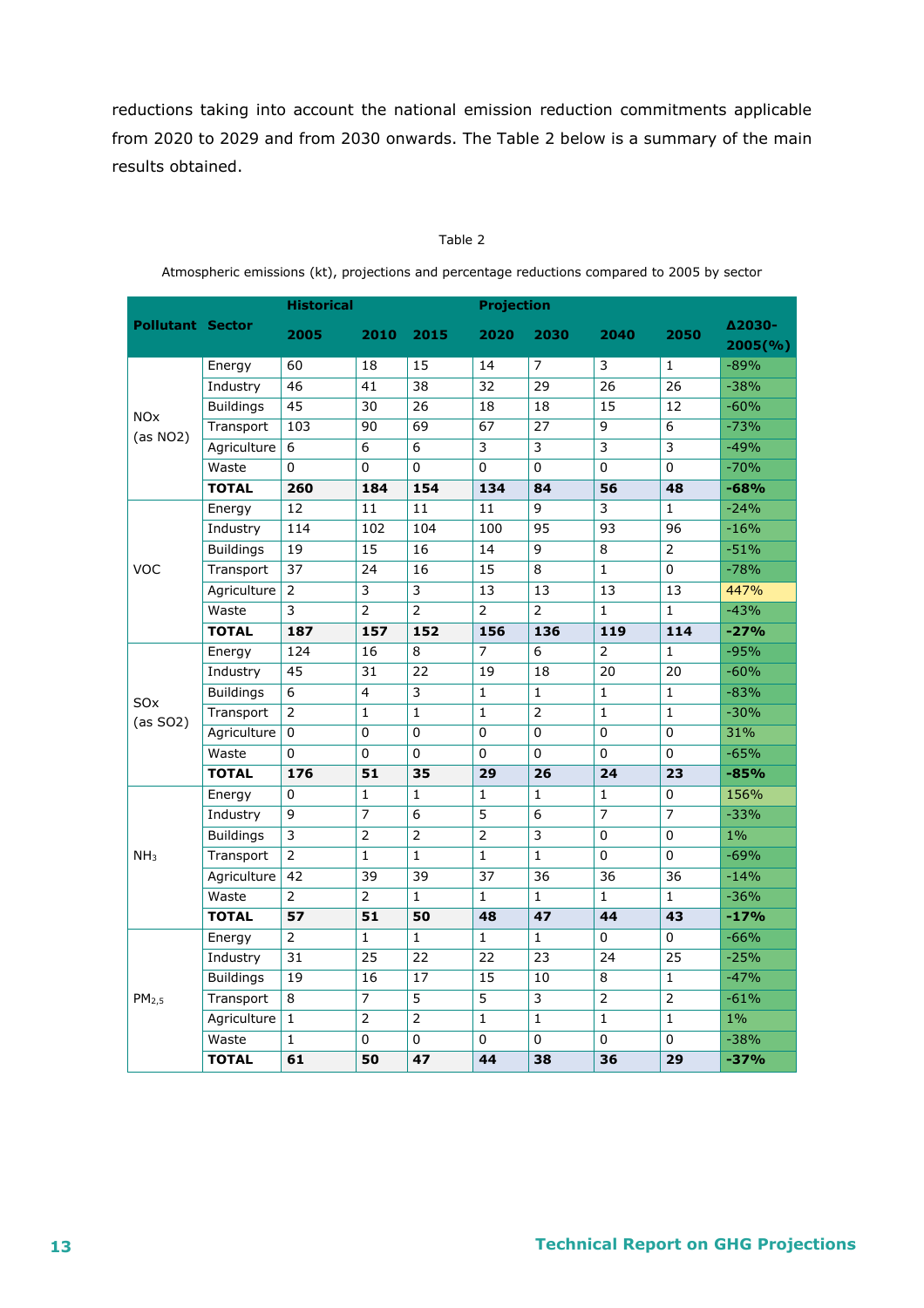## Changes in reported projections between submissions

Since the previous report, Portugal has completed the two related and extensive planning processes – the 2050 Carbon Neutrality Roadmap and the 2030 National Energy and Climate Plan, which were under preparation at the time of submission of the 2019 report, and whose preliminary results were already used for the purpose of GHG emissions projections of that time.

Although the main model is the same as before, TIMES\_PT, the different technology available and its costs were also updated during the past years, following technological and price developments of the last decade.

The scenarios analysed and the modelling performed, confirm the existence of costeffective trajectories and infer a set of guidelines and action lines for sectoral policies that contribute to the established GHG emission reduction, renewable energy and energy efficiency objectives.

The results allowed a review of the potential for national emission reductions presented in the earlies reports and confirmed the technical and economic feasibility of pursuing a low carbon pathway to achieve carbon neutrality by 2050.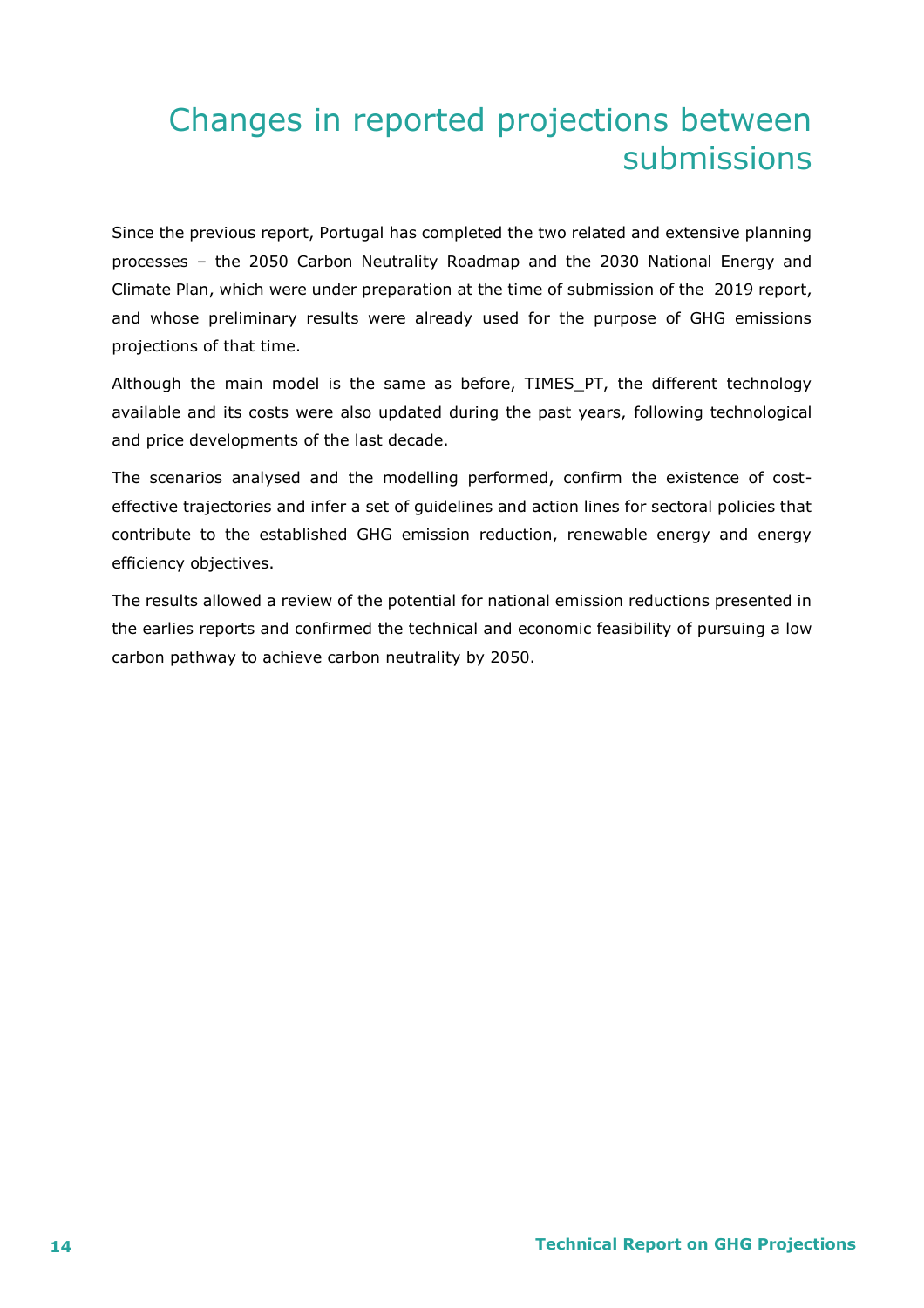### The impact of policies and measures identified

<span id="page-14-0"></span>The conclusion of the work done over the preparation of the RNC2050 and the NECP2030 also allowed the identification of additional measures to be deployed.

One of the measures that will deliver a significant emission reduction will be the end of coal-fired electricity production. This objective was firstly defined for 2030 and after revised for 2023 and will result in a significant reduction in emissions.

Taking into account the existence of factors that strongly discourage coal-fired power generation, such as the increase in the price of CO2 emission allowances, the end of the Tax on Oil Products (ISP) exemption and the increase in the price of coal, as well as security of supply studies already carried out, Portugal was even able to anticipate the closure of the two remaining coal fired power plants - Pego and Sines. So, at the beginning of 2021 one of the plants decided to cease its operation (Sines) and the other one started to prepare for its reconversion to biomass use. These recent developments will be reflected in future projections and reports.

In order to promote the production and consumption of renewable gases, some innovative measures are foreseen (in the additional measures scenario), such as green hydrogen, through its production, storage and use by the various sectors where electrification is not so viable and cost-effective. This is also estimated to be a strong ally in reducing emissions.

The efficient storage of energy is a fundamental pillar of the energy transition, as it allows flexibility in the production of renewable energy and ensures its integration in the system, and for that purpose the promotion and development of new storage solutions, namely batteries and hydrogen, are fundamental. The new storage solutions will allow mitigating the challenges in terms of dispatchability and security of supply that the daily and inter annual variability of renewable energy sources bring to the system.

The progressive replacement of fossil fuels and the promotion of an increasing incorporation of renewable sources in energy consumption is essential for an effective reduction of GHG emissions. In this sense the promotion of electric vehicles in transport and the strengthening of charging infrastructures are measures that are expected to accelerate the reduction of emissions in this sector.

Promoting eco-innovation projects and low carbon technologies and supporting the development of innovative and low carbon products and services will contribute to the decarbonisation of industry. To support the energy transition of the sector, the promotion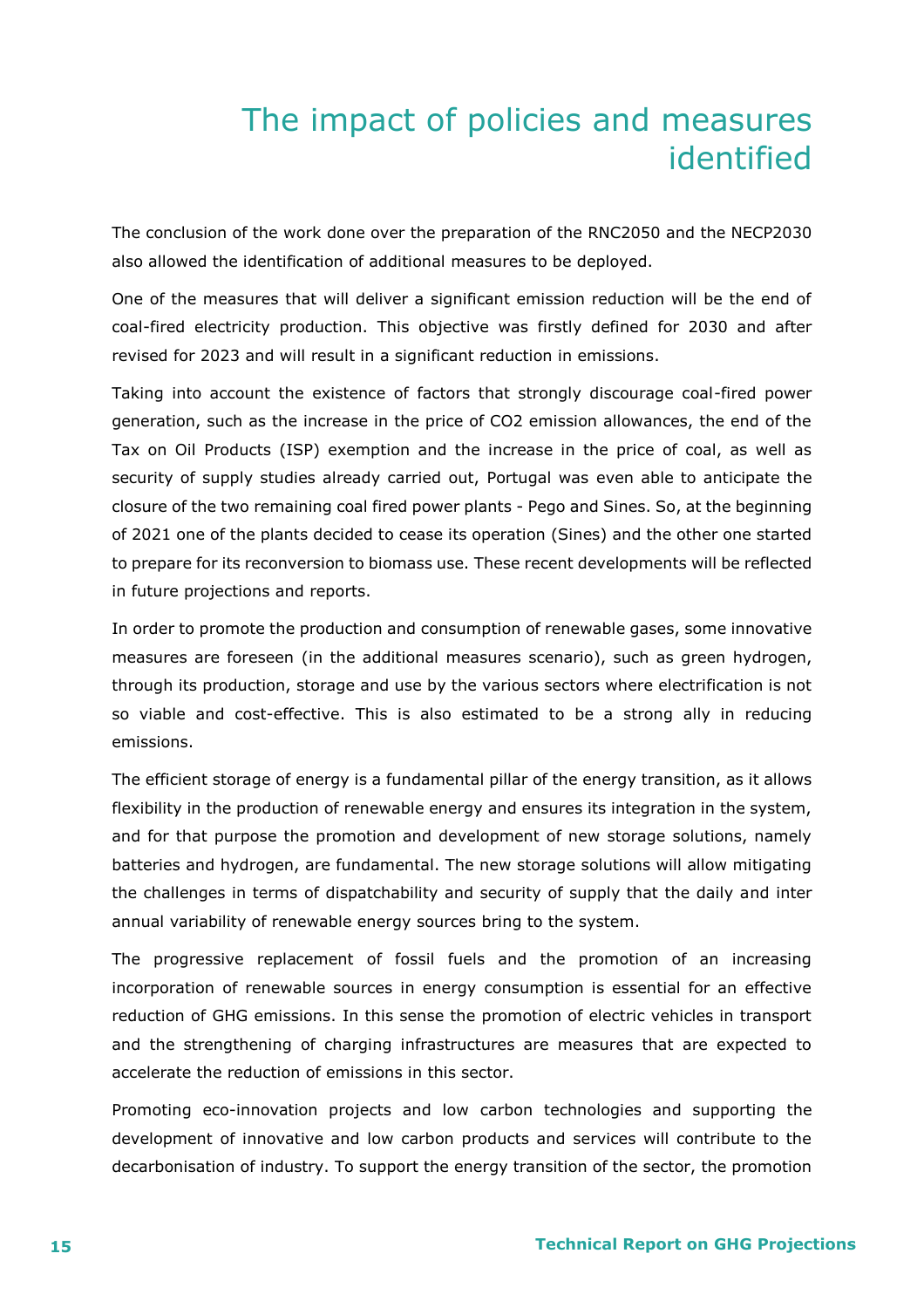and reinforcement of the use of renewable fuels, such as biomass, waste-derived fuels and renewable gases like green hydrogen, are essential for the reduction of emissions and the decarbonisation of the industrial processes.

With the aim of promoting sustainable agriculture and forestry and enhancing carbon sequestration, the promotion of biodiverse pastures and the promotion of ecosystem services stand out as essential measures to promote the future of forestry and the country's decarbonisation objectives. Although the agriculture sector is one of the sectors that contributes less to the reduction of emissions, we believe that a focus on more sustainable agriculture, namely through the promotion of biodiverse pastures, will allow us to reduce emissions and increase the efficiency of water use. The promotion of ecosystem services through the promotion of biodiversity in the territories and a greater enhancement of its value and resilience will contribute to erosion control, to an increase in carbon sequestration, to the regulation of the hydrological cycle, to biodiversity conservation and to the reduction of susceptibility to fire.

Overall, these are the policies and measures that we consider to have the greatest impact on the economy's emission reductions and thus in the projections reported.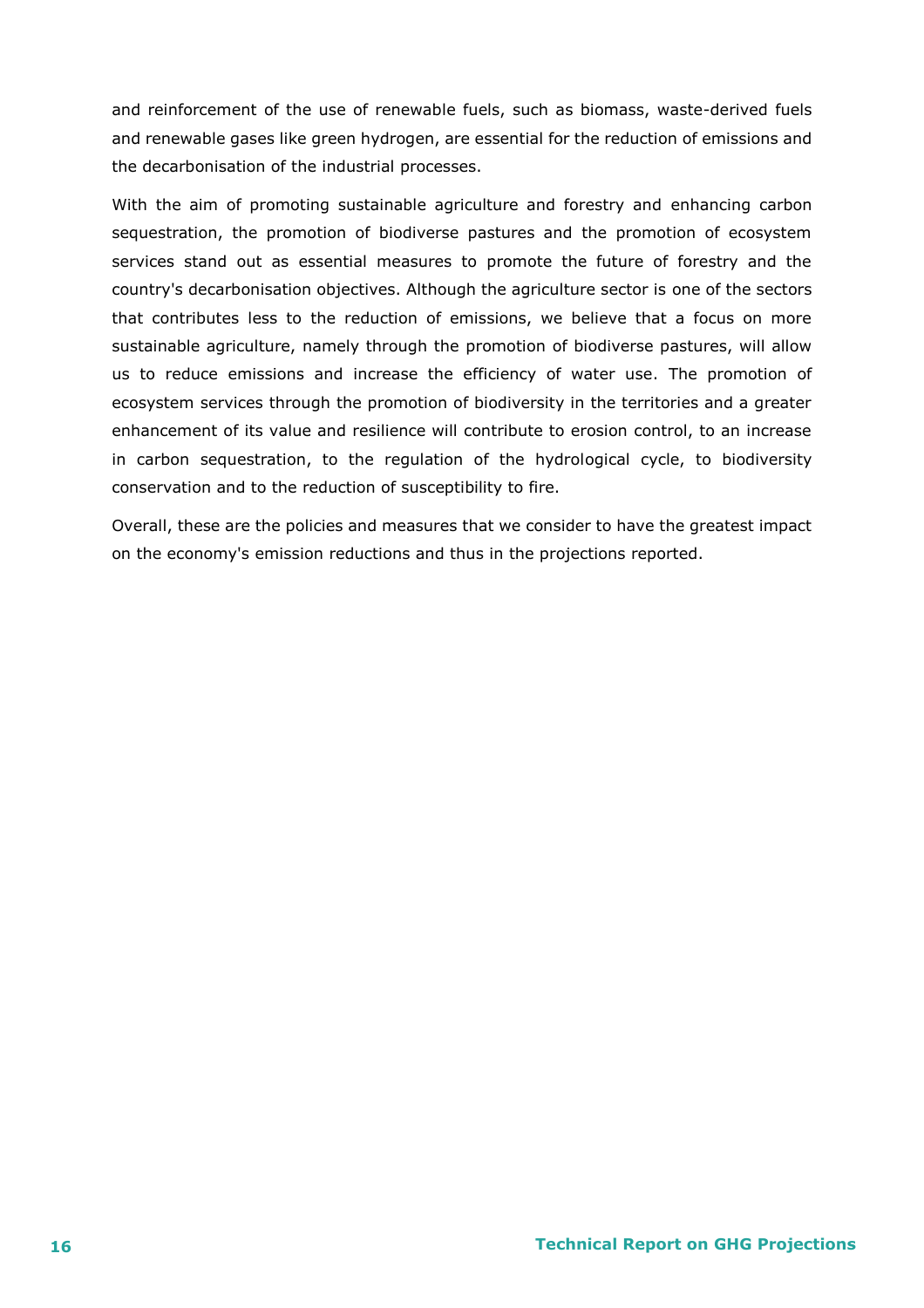# The results of the sensitivity analysis performed

<span id="page-16-0"></span>In the context of the 2050 Carbon Neutrality Roadmap modelling exercise, a series of sensitivity analysis and variants were carried out, which allowed to better understand the impact of specific aspects on the final emission trajectory established. Some examples are the variation on the technology costs, such as hydrogen (for transports and energy sectors), variation on the use of public transport and soft mobility, greater incorporation of renewable gases, balance of electricity imports, etc.

The uncertainty associated with the impact of climate change on water availability also justified the analysis of an alternative scenario that considered the inherent impacts of a RCP8.5 climate scenario.

Additional sensitivity analyses were also carried out, varying some aspects of Circular Economy in the different sectors, in order to increase or decrease its impact, to see what the impact in terms of emissions would be.

As expected, the results were different, but the decarbonisation vectors and the potentials of each sector were substantially the same, which suggests a high degree of robustness in the results achieved.

The sensitivity analysis performed did not generate global results compatible and possible to transcribe to the structure requested in reporting tables 6 and 7, for this reason no data is reported in those tables at this point.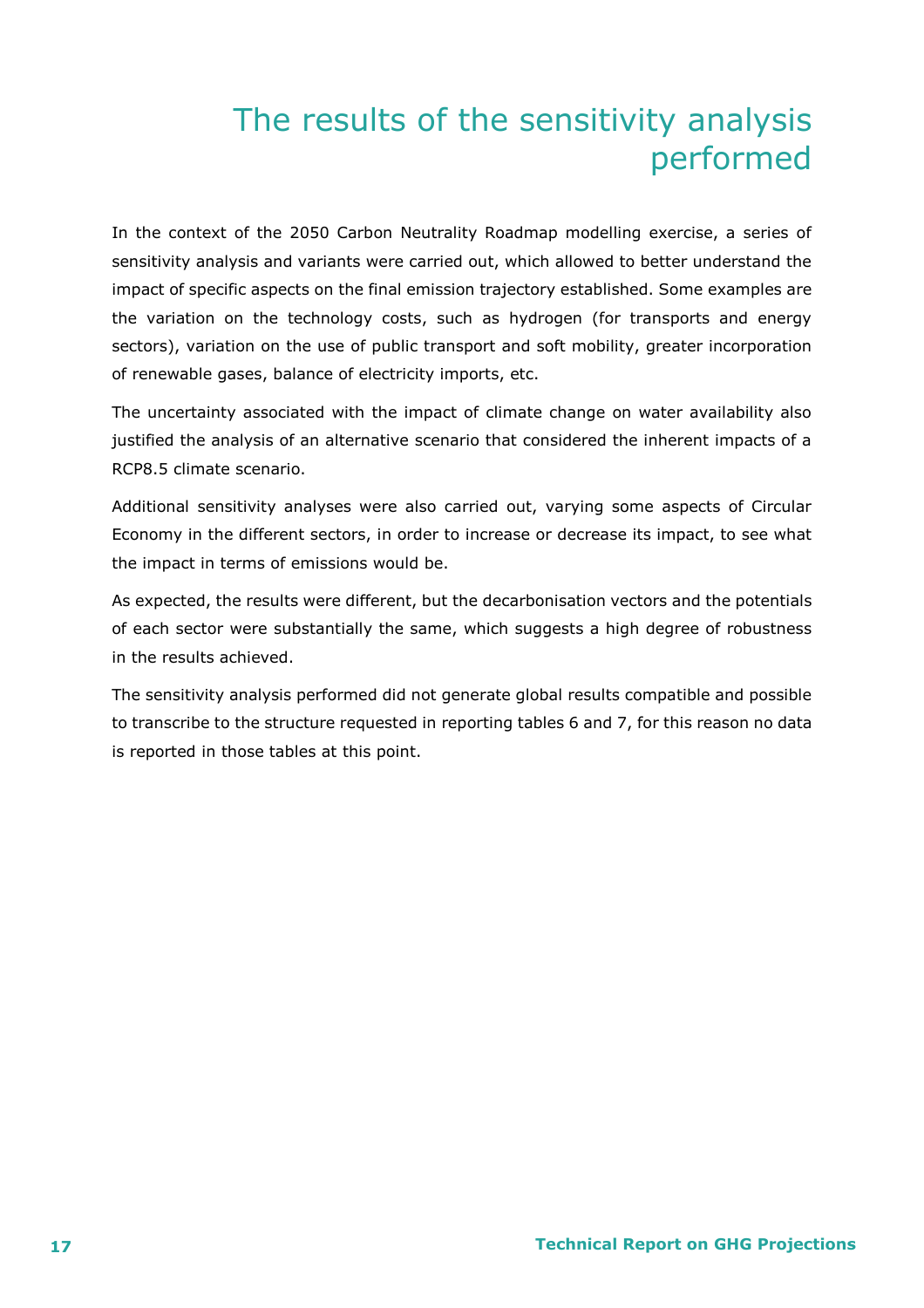# <span id="page-17-0"></span>The methodologies used for the projections

For the development of projections, a methodologically separate approach was adopted for each of the four main sectors, since there is no single model that makes it possible to project emissions for all sectors and gases in an integrated manner. Thus, for the:

- Energy system: GHG emissions were estimated based on the TIMES\_PT optimisation model which includes, in an integrated manner, the entire Portuguese energy system starting from energy generation, transport and distribution through to consumption in the end-use sectors such as industry (including industrial processes), transport, residential, services and agriculture (only energy use) in their multiple uses (heating, cooling, lighting, electrical equipment, passenger and freight mobility, among others).
- Agriculture, forests and other land uses: GHG emissions were estimated based on different assumptions aligned with the narratives of the socioeconomic scenarios, from which the respective evolutionary trends of the crop and animal sector, and their emissions, were established. This sector includes animal emissions and manure management systems, fertiliser use, rural fires, and the emissions or sequestration of different land uses.
- Waste and wastewater: GHG emissions were estimated based on projections of the volume of municipal waste and domestic wastewater generated each year, considering the resident population, and the impact of the policies already adopted. This sector includes emissions from the disposal and treatment of urban and industrial solid waste and wastewater.
- Fluorinated gases: GHG emissions were estimated based on the implications of implementation of the Kigali Agreement and the European Regulations that foresee the phasing out of some of these gases over coming decades. This sector includes emissions from the use of fluorinated gases in refrigeration and air conditioning equipment, fire protection systems and electrical switches.

Estimated GHG emissions for each sector were subsequently aggregated to calculate national total emissions.

In reporting tables 1a and 5a the projected GHG emissions have 2018 as base year and the data related to that year is consistent with the data reported for 2018 in the 2020 inventory report.

In all sectors, GHG emissions estimation follows the methodologies presented in the national emissions inventories, which comply with the emissions calculation guidelines of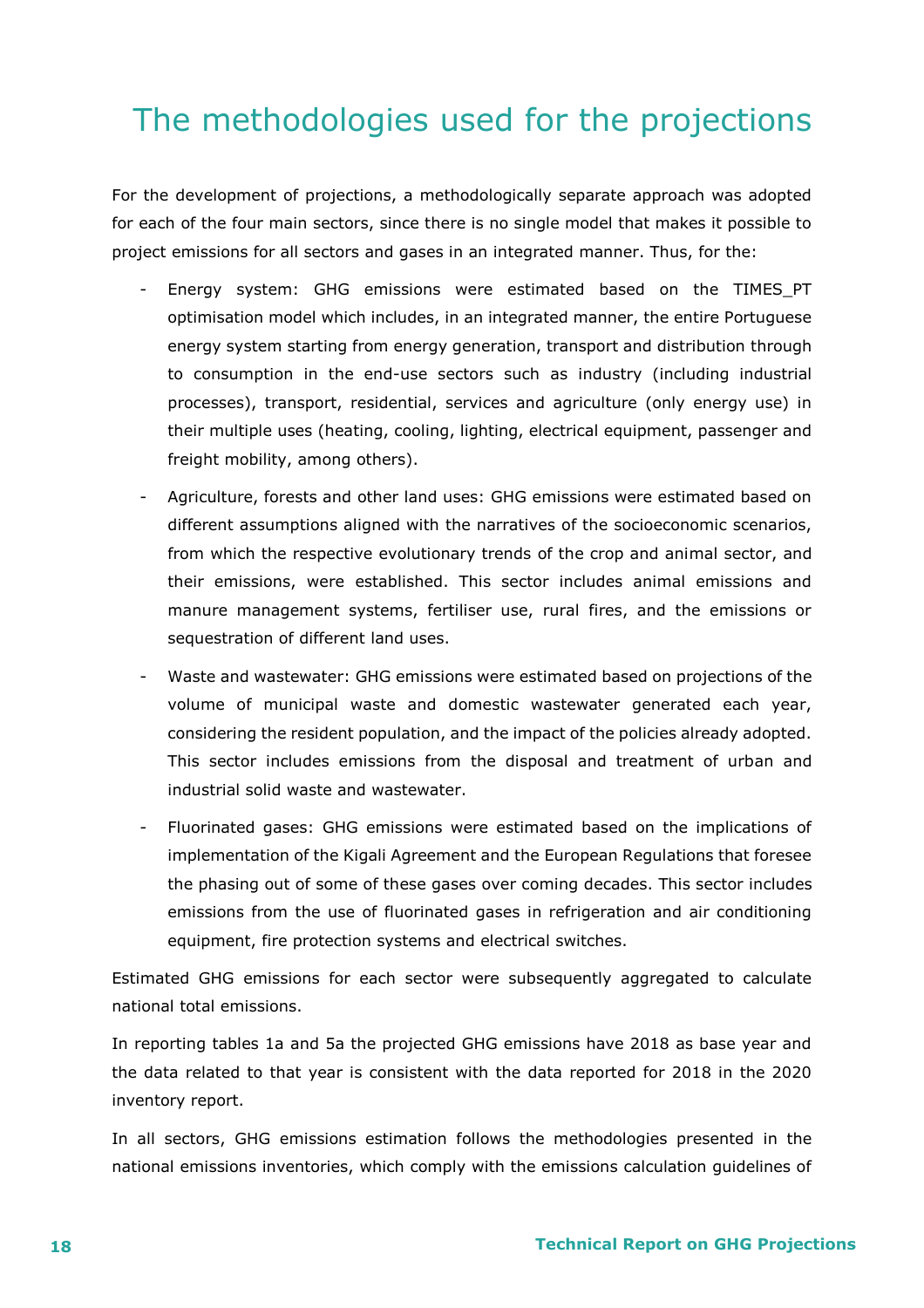the 2006 Intergovernmental Panel on Climate Change and relevant UNFCCC decisions for calculation of emissions and reporting emissions projections.

### 1.1 Sectoral Methodology

 **Energy system** that includes also the industry/industrial processes, the transport and the housing, service and agriculture (only energy use) sectors:

TIMES\_PT is a technological model of linear optimization which results from the implementation of a generation of economy – energy – environment optimized models, with a TIMES technology base, in Portugal.

The generic structure of TIMES can be adapted by each user, to simulate a specific energy system, at local system national or multi-regional.

TIMES PT was initially developed under the European Project NEEDS, integrating a Pan European TIMES model used to estimate total European costs (including externalities) of energy production and consumption. The ultimate goal of any TIMES is to satisfy the demand for energy services at the minor cost. In order to do that, investment options and the operation of some technologies, as well as the primary energy sources and energy exportations and importations, according to the following equation:

$$
NPV = \sum_{r=1}^{R} \sum_{y \in YEARS} (1 + d_{r,y})^{REFYR-y} \cdot ANNCOST(r, y)
$$

*NPV: actualizes net value of total costs; ANNCOST: annual total cost; d: actualization rate; r: region; y: years; REFYR: reference year for the actualization; YEARS: years in which costs exist (all costs for the modelling period + past years when costs where defined for past investments + the number of years after technology life time, in case there are decommissioning costs).*

For each year, the TIMES models calculate the current sum of the total costs, expect the income. In the case of TIMES\_PT model, the costs taken into account are the investment, operation and maintenance costs (fixed and variable) of the various production technologies and energy consumption. The Income usually considered in TIMES models include subsidies and materials recovery, which are not considered in the TIMES\_PT model.

TIMES\_PT model represents the Portuguese energy system from 2000 to 2050, including the following sectors:

1. Primary energy supply (refining and synthetic fuels production, import and local resources);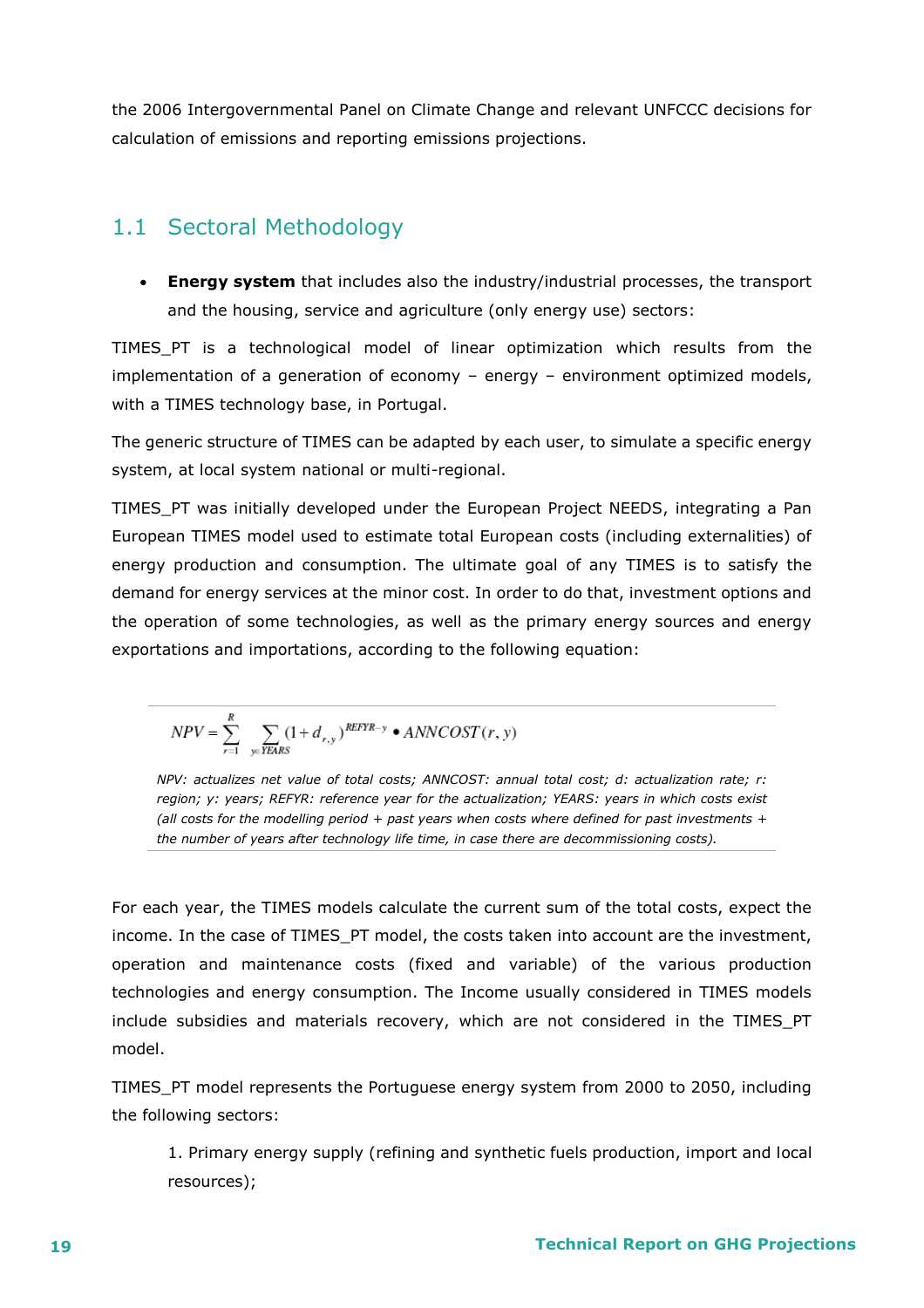2. Electricity production;

3. Industry (cement, glass, ceramics, steel, chemical, paper and pulp, lime and other industrials);

4. Residential;

5. Commercial and Services;

6. Agriculture, forestry and fisheries (only the energy consumption);

7. Transport.

In each sector, the monetary, energy and materials fluxes are modelled according to the various production technologies and energy consumption, including mass balances for some industry sectors.

The simplified structure of the TIMES\_PT model is shown in the figure below, as well as its main inputs and outputs.

The implementation of TIMES\_PT requires a set of exogenous inputs, namely:

1. Demand for energy services;

2. Technologies' technical and economic characteristics for the base year and the future (e.g. efficiency, input/output ratio, availability, investment, operation and maintenance costs and actualization rate);

3. Availability of primary energy sources in the present and in the future, especially the potential for the use of endogenous energy resources;

4. Policy restrictions (e.g. energy production targets or reduction of emissions).

Based on these elements, it is possible to obtain from the TIMES\_PT model a series of outputs, such as:

1. Inherent costs to the energy system;

2. Energy flows inherent to each sector;

3. Technological options, including the installed capacity in the electricity production sector;

4. Energy imports and exports;

5. Use of indigenous resources;

6. Emissions by sector.

Presently emissions considered by the model include the GHG emissions generated by combustion and industrial processes, and do not include fugitive emissions associated with the production, storage and distribution of fossil fuels and emissions of F-gases.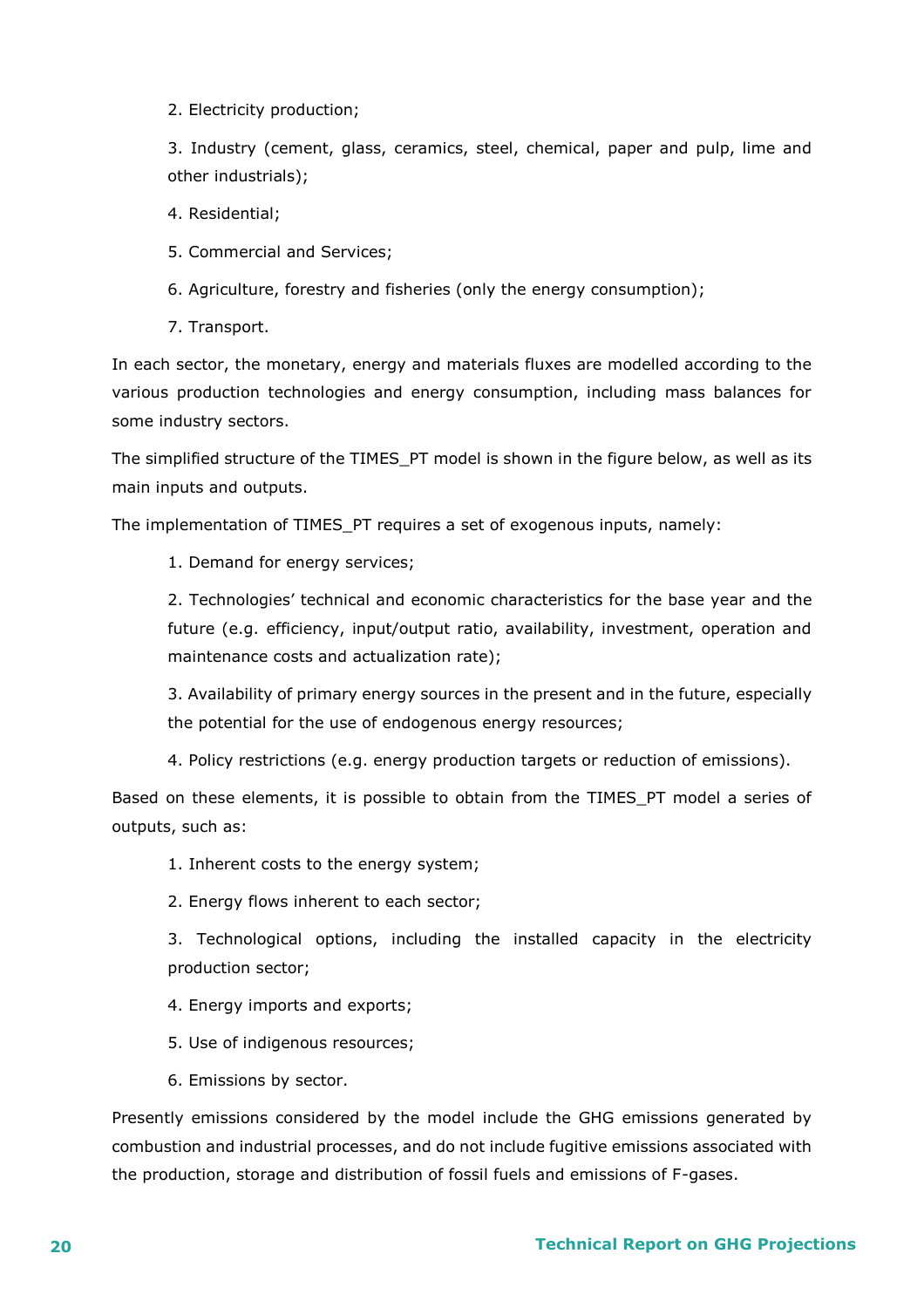It should be noted that TIMES, being a partial equilibrium model, does not consider the economic interactions outside the energy sector, as for instance the implications in the activity of other economy sectors (e.g. impact of wind energy in the metal sector) or the implications in the activity of national sectors dictated by changes in international demand for their goods or services.

Furthermore, TIMES model does not take into account irrational aspects that influence investment in new and more efficient technologies, e.g. motivated by aesthetic preferences or social status which mainly occurs in the acquisition of end-use technologies. Thus, the model assumes that agents have perfect knowledge of the market, present and future. Finally, it should be emphasized that the based technology models such as the TIMES\_PT do not accommodate market decisions based on price, instead they make choices based whether technologies or energy resources costs. For this reason, the solutions found show the best options in terms of cost - effectiveness and hence competitiveness, lato sensu.





Economic policy instruments, such as VAT and the ISP (tax on petroleum products and energy products), have not been considered, since the aim is to identify cost-effective technological solutions, and therefore the whole exercise is based on technology costs. The electricity exchange with Spain is also not included in the modelling exercise, since it is mainly based on market decisions, and TIMES\_PT model is not an appropriate tool to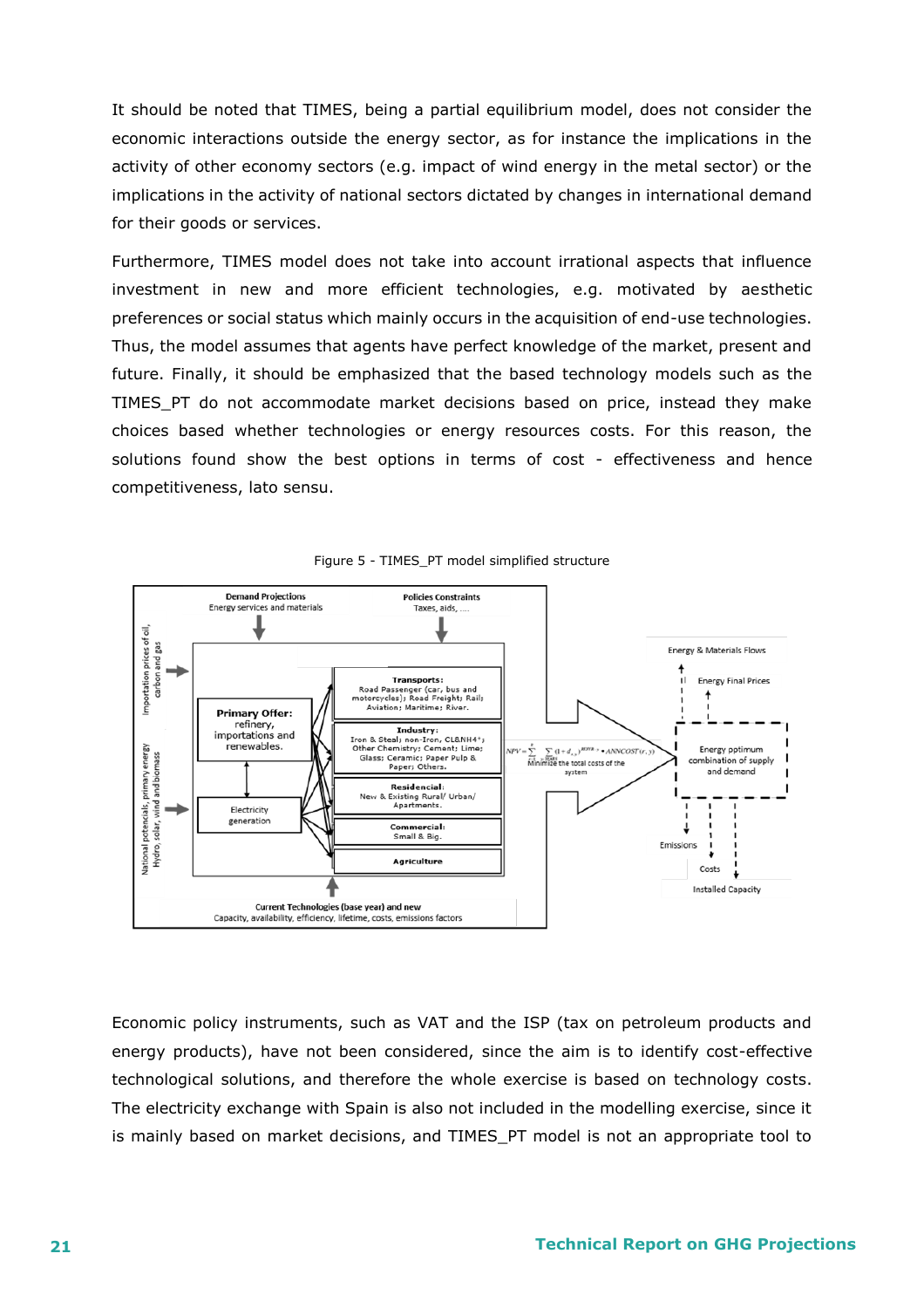account for it. According to the expectations of REN (concession holder of the national network), a zero balance with Spain is assumed as from 2025.

New in relation to similar exercises in the past is the fact that some of the expected impacts of climate change on the horizon of 2050 have been internalized within the framework of the modelling exercise, in particular by considering changes in technology efficiency and in service demand and resource availability (such as reduced water availability or increased cooling needs).

It should be noted that the TIMES\_PT model, provided an important contribution to the setting of national goals and targets by the 2030 horizon and pointing clear guidelines for the horizon 2050.

The information about TIMES\_PT model is included in Table 4.

### **Agriculture, forests and other land uses, Waste and wastewater and Fluorinated gases**:

For Agriculture, forests and other land uses and for Waste and wastewater and Fluorinated gases, Excel spread sheets based on inventory methodologies were used, and so all categories and different gases were covered.

An advantage of using these models is the fact that a similar approach was already used in previous projections exercises like, for example, in the National Program for Climate Change (PNAC 2020/2030) and the National Low-Carbon Roadmap (RNBC 2050), so the methodologies are well known and the specific data bases for Portugal are fed in regularly. On the other hand, these more simplified models are not based in a cost-benefit analyses, which can be considered as a disadvantage, however they are based in expert judgments.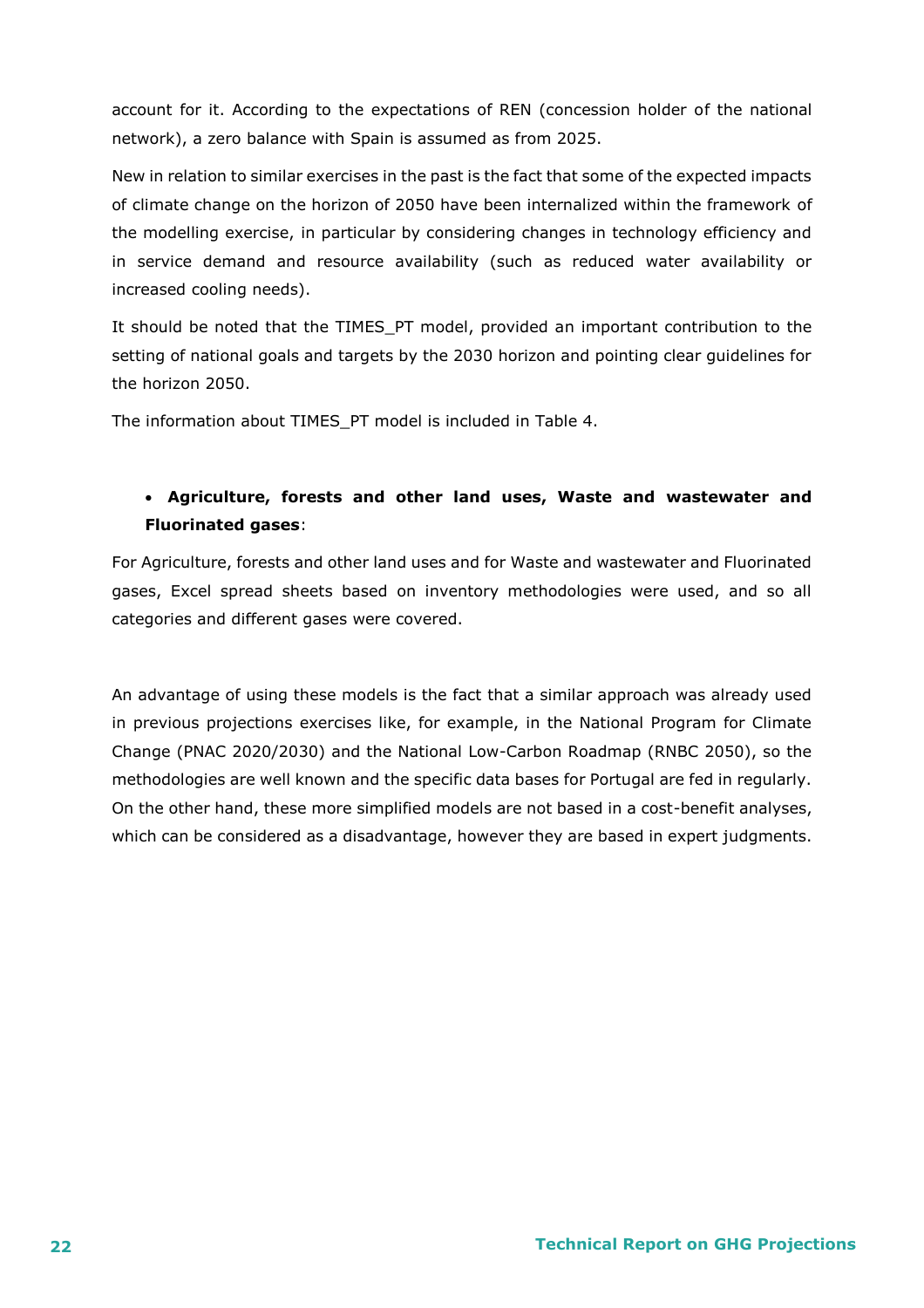# <span id="page-22-0"></span>The impact of the covid-19 on projections

In the scope of the projections presented in this report the impact of the COVID 19 pandemic was not considered.

To analyse the impact of the COVID-19 pandemic on national GHG emissions, a follow-up of emissions from the energy sector is being carried out on a monthly based since March 2020, based on the information provided in the Rapid Estimates of Fossil Fuel Consumption published monthly by the Directorate General for Energy and Geology. These are first estimates and represent only emissions from "fuel combustion", which is the main source of emissions in Portugal, and which accounted for 72% of emissions in the 2016/2019 period.

This monitoring of emissions from the energy sector, allows us to verify that during the confinement period there was a slight reduction of emissions related to the transport sector and that there was no decrease in the production and consumption of electricity or renewables.

This monitoring also allowed us to verify that in periods without confinement or with reduced confinement, the verified changes tend to return to pre-Covid levels.

For this reason, we have not yet seen the need to change the projections up to 2050, as we consider that the impact of COVID-19 may induce temporary changes, that can have limite impact in the medium or long term.

More detailed information on the preliminary analysis of the Effect of Pandemic Covid-19 on National Greenhouse Gas Emissions during 2020 can be found at: <https://apambiente.pt/index.php?ref=16&subref=81&sub2ref=1230&sub3ref=1684>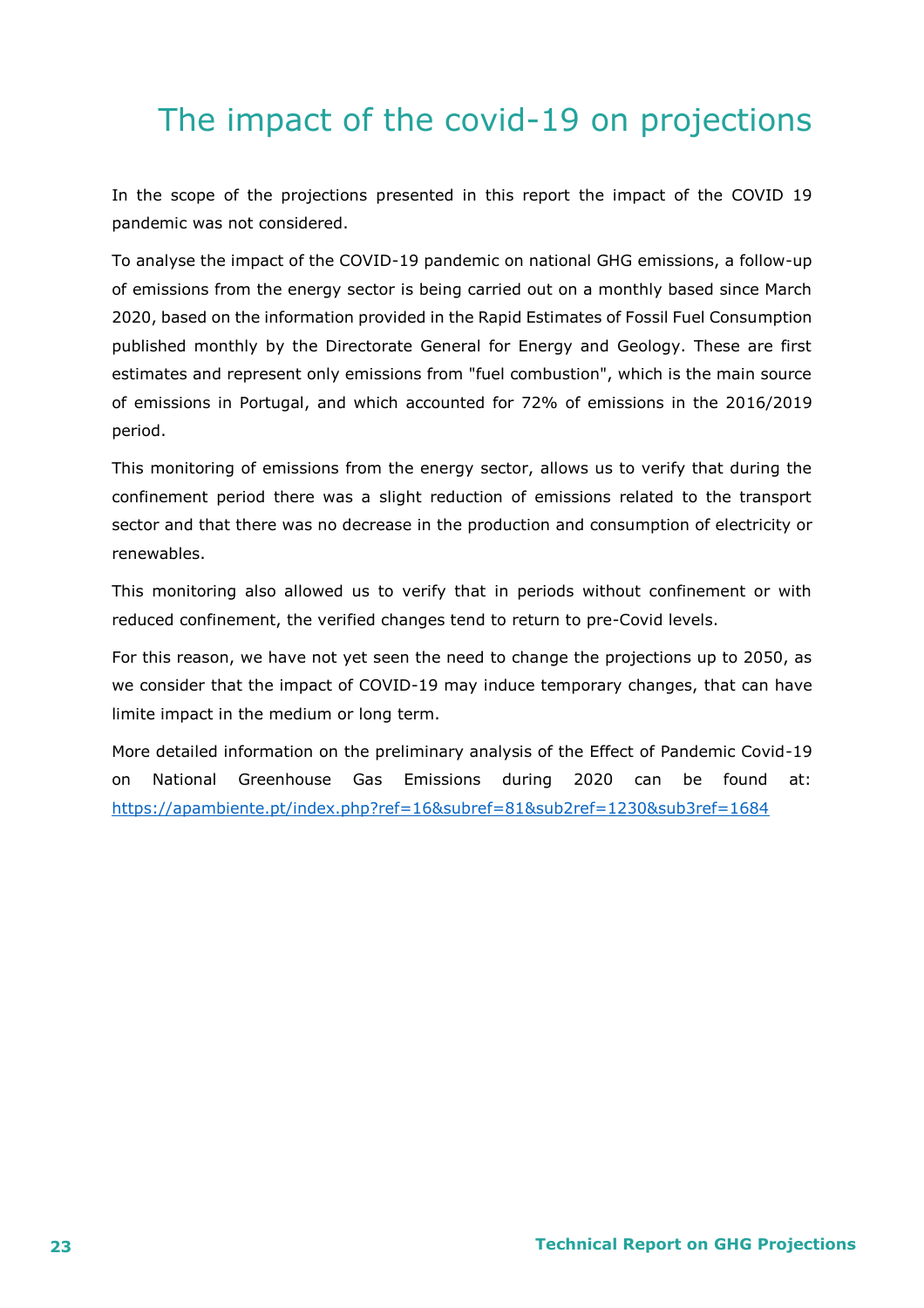# Additional Information

### <span id="page-23-0"></span>**Table 1a**

- Portugal does not have processes leading to NF3 emissions, thus no projections are presented for this GHG.
- No data is provided for the intermediate years as these have not been estimated in the projections made.
- No emissions are reported for "Unspecified mix of HFCs and PFCs" since it is not estimated or occorred (NO,NE).

| 1.A.3.c.<br>Railways                                                                 | WEM;<br><b>WAM</b> | CO2; CH4;<br><b>N2O</b>     | Given the electrification of the sector and the<br>growing incorporation of renewable gases, it is<br>not expected that emissions of these gases<br>will occur after 2035, so the projections after<br>this year are presented as zero.                                          |
|--------------------------------------------------------------------------------------|--------------------|-----------------------------|----------------------------------------------------------------------------------------------------------------------------------------------------------------------------------------------------------------------------------------------------------------------------------|
| 1A5. (Other)                                                                         | WEM;<br><b>WAM</b> | CO2;<br>CH4; N2O            | No emissions are reported for the years 2020<br>onward so the projections after this year are<br>presented as zero.                                                                                                                                                              |
| 1.B. Fugitive<br>emissions<br>from fuels                                             | WEM;<br><b>WAM</b> | <b>N2O</b>                  | No emissions were reported for the years<br>2020 onwards, as they were not estimated by<br>the modeling tool used: TIMES_PT. Notation<br>keys NO, NE were used in these cells.                                                                                                   |
| 1.B.1. Solid<br>fuels                                                                | WEM;<br><b>WAM</b> | CH <sub>4</sub>             | No emissions are reported for the years 2020<br>onward so the projections after this year are<br>presented as zero.                                                                                                                                                              |
| 1.B.2. Oil and<br>natural gas<br>and other<br>emissions<br>from energy<br>production | WEM;<br><b>WAM</b> | <b>N2O</b>                  | No emissions are reported for the years 2020<br>onwards since they were not estimated (NE)<br>by the modelling tool used: TIMES_PT.                                                                                                                                              |
| 2.E.<br>Electronics<br>industry                                                      | WEM;<br><b>WAM</b> | <b>SF6;</b><br>HFC; PFC     | No emissions are reported since they were not<br>estimated (NE) or not occurred (NO).                                                                                                                                                                                            |
| 2.G. Other<br>product<br>manufacture<br>and use                                      | WEM;<br><b>WAM</b> | <b>N2O</b>                  | No emissions are reported for the years 2020<br>onward so the projections after this year are<br>presented as zero.                                                                                                                                                              |
| 4. LULUCF                                                                            | WEM,<br><b>WAM</b> | <b>N2O</b>                  | Emissions from N2O in historical years include<br>Table 4.(III) and Tables 4.(IV). However,<br>Projections do not include Table 4.(III).<br>Emissions from TABLE 4(IV) are only included<br>in the "total including LULUCF" for the<br>historical years, but not in projections. |
| 4.A Forest<br>Land                                                                   | WEM,<br><b>WAM</b> | CO <sub>2</sub><br>CH4, N2O | Projection values for land converted to forest<br>land are available in aggregate only and do<br>not allow separation into CL-FL, GL-FL, ST-FL,                                                                                                                                  |

A without measures scenario (WOM) analysis was not performed.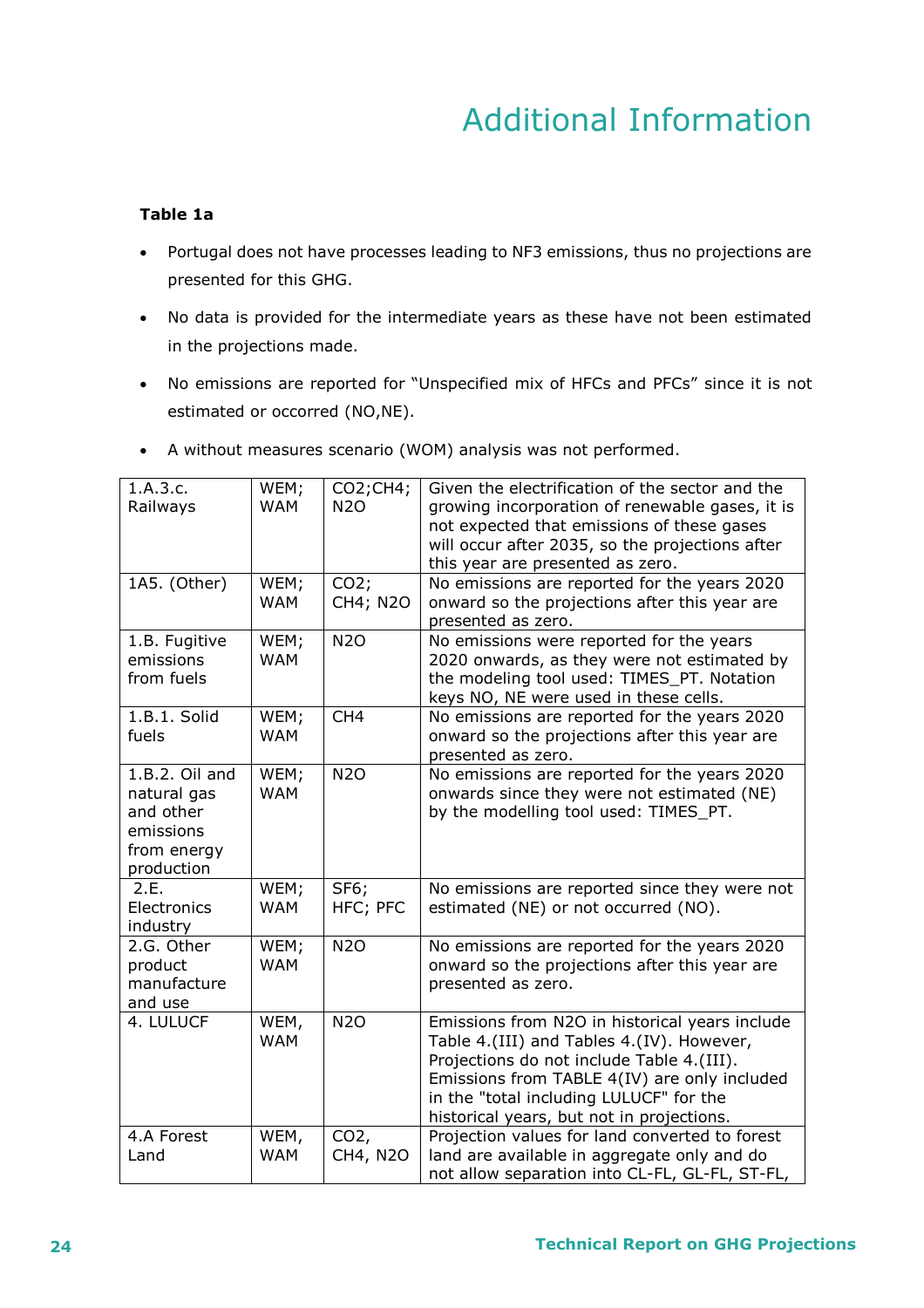|                    |            |                 | WT-FL and OL-FL. All values are reported<br>under CL-FL and the remaining categories are<br>reported as IE |
|--------------------|------------|-----------------|------------------------------------------------------------------------------------------------------------|
|                    |            |                 |                                                                                                            |
| 4.B Cropland       | WEM,       | $CO2$ ,         | Projection values for land converted to                                                                    |
|                    | <b>WAM</b> | CH4, N2O        | cropland are available in aggregate only and                                                               |
|                    |            |                 | do not allow separation into FL-CL, GL-CL, ST-                                                             |
|                    |            |                 | CL, WT-CL and OL-CL. All values are reported                                                               |
|                    |            |                 | under FL-CL and the remaining categories are                                                               |
|                    |            |                 | reported as IE                                                                                             |
| 4.G Harvested      | WEM,       | CO <sub>2</sub> | Only total HWP are calculated. Total values                                                                |
| Wood               | <b>WAM</b> |                 | are reported under "Harvested wood products                                                                |
|                    |            |                 |                                                                                                            |
| Products           |            |                 | from managed forest land". HWP from                                                                        |
|                    |            |                 | afforested land are assumed to be included in                                                              |
|                    |            |                 | HWP from managed forest land and are                                                                       |
|                    |            |                 | reported as IE. Other HWP are assumed to not                                                               |
|                    |            |                 | occurred and are reported as NO.                                                                           |
| $4.(V)$ Fire       | WEM,       | $CO2$ ,         | Fire emissions are only available in CRF Tables                                                            |
| Emissions          | <b>WAM</b> | CH4, N2O        | and in the Projections for total "land converted                                                           |
|                    |            |                 | to XXX". The disaggregation per subcategories                                                              |
|                    |            |                 | is made on the basis of share of area of that                                                              |
|                    |            |                 | subcategory in total area of "land converted to                                                            |
|                    |            |                 | XXX"                                                                                                       |
| 5.E. Other         | WEM;       | <b>N2O</b>      | No emissions are reported for the years 2020                                                               |
|                    |            |                 |                                                                                                            |
| (please            | <b>WAM</b> |                 | onward so the projections after this year are                                                              |
| specify)           |            |                 | presented as zero.                                                                                         |
| Memo items:        | WEM;       | $CO2$ ; CH4;    | No emissions are reported for the years 2020                                                               |
| International      | <b>WAM</b> | <b>N2O</b>      | onwards since they were not estimated. For                                                                 |
| bunkers            |            |                 | this reason, historical data will also not be                                                              |
|                    |            |                 | reported, being replaced by the NE notation                                                                |
|                    |            |                 | key.                                                                                                       |
| Memo items:        | WEM;       | CO2;CH4;        | No emissions are reported for the years 2020                                                               |
| <b>IB.Aviation</b> | <b>WAM</b> | <b>N2O</b>      | onwards since they were not estimated. For                                                                 |
|                    |            |                 | this reason, historical data will also not be                                                              |
|                    |            |                 | reported, being replaced by the NE notation                                                                |
|                    |            |                 | key.                                                                                                       |
| Memo items:        | WEM;       | CO2;CH4;        | No emissions are reported for the years 2020                                                               |
|                    |            |                 |                                                                                                            |
| IB.Navigation      | <b>WAM</b> | <b>N2O</b>      | onwards since they were not estimated. For                                                                 |
|                    |            |                 | this reason, historical data will also not be                                                              |
|                    |            |                 | reported, being replaced by the NE notation                                                                |
|                    |            |                 | key.                                                                                                       |
| Memo items:        | WEM;       | CO <sub>2</sub> | No emissions are reported for the years 2020                                                               |
| CO2 emissions      | <b>WAM</b> |                 | onwards since they were not estimated. For                                                                 |
| from biomass       |            |                 | this reason, historical data will also not be                                                              |
|                    |            |                 | reported, being replaced by the NE notation                                                                |
|                    |            |                 | key.                                                                                                       |
| Memo items:        | WEM;       | CO <sub>2</sub> | No emissions are reported because they were                                                                |
| Indirect CO2       | <b>WAM</b> |                 | not estimated (NE).                                                                                        |
|                    |            |                 |                                                                                                            |